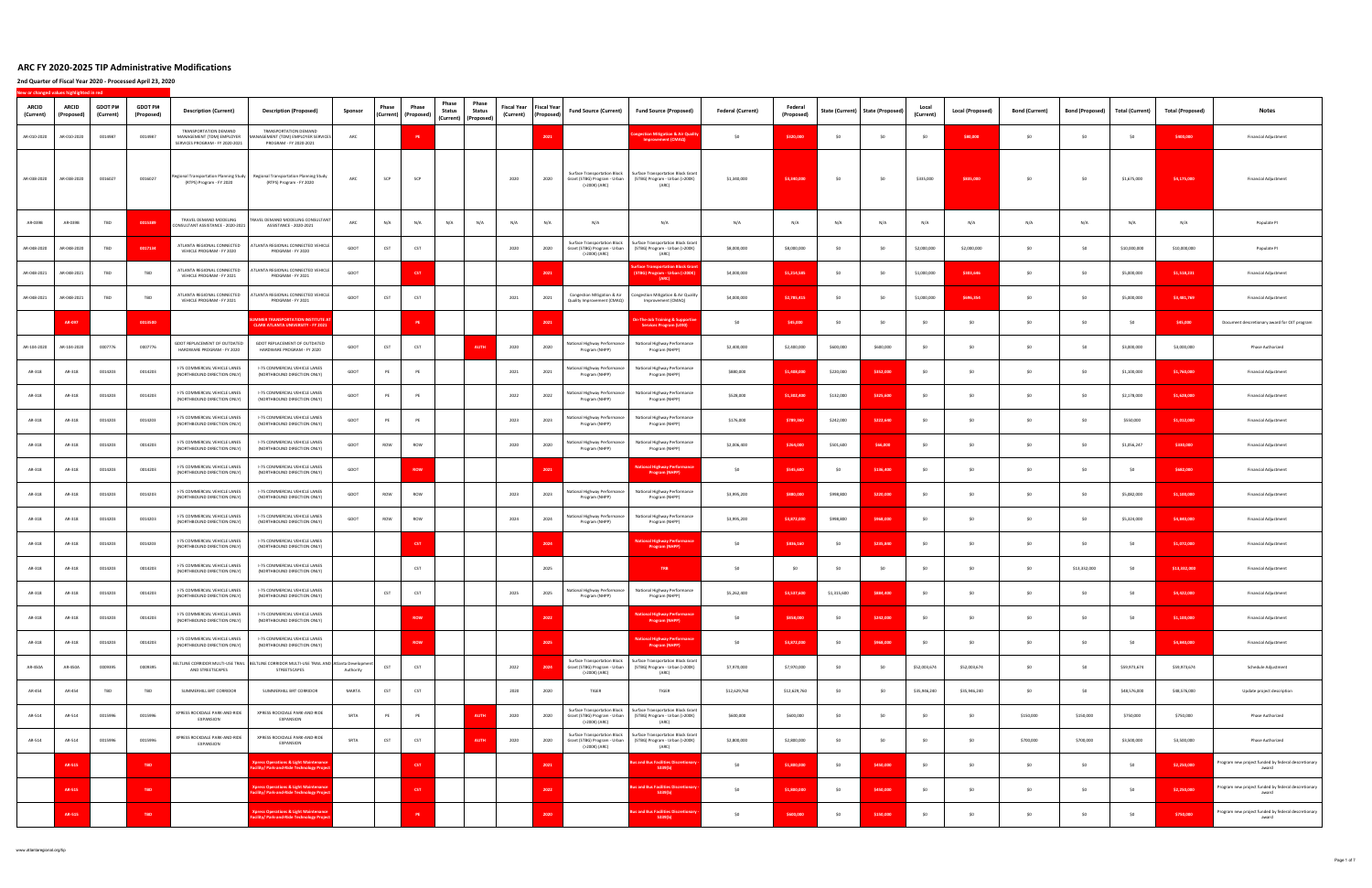**2nd Quarter of Fiscal Year 2020 ‐ Processed April 23, 2020**

| <b>ARCID</b><br>(Current) | <b>ARCID</b><br>(Proposed) | <b>GDOT PI#</b><br>(Current) | <b>GDOT PI#</b><br>(Proposed) | <b>Description (Current)</b>                                   | <b>Description (Proposed)</b>                                                                                                                                      | Sponsor | Phase | Phase<br>(Current) (Proposed) | Phase<br>Phase<br><b>Status</b><br><b>Status</b> | <b>Fiscal Year</b><br>(Current) | <b>Fiscal Year</b><br>(Proposed) | <b>Fund Source (Current)</b>                                                                                            | <b>Fund Source (Proposed)</b>                                              | <b>Federal (Current)</b> | Federal<br>(Proposed) | State (Current) | <b>State (Proposed)</b> | Local<br>(Current) | Local (Proposed) | <b>Bond (Current)</b> | <b>Bond (Proposed)</b> | <b>Total (Current)</b> | <b>Total (Proposed)</b> | <b>Notes</b>                               |
|---------------------------|----------------------------|------------------------------|-------------------------------|----------------------------------------------------------------|--------------------------------------------------------------------------------------------------------------------------------------------------------------------|---------|-------|-------------------------------|--------------------------------------------------|---------------------------------|----------------------------------|-------------------------------------------------------------------------------------------------------------------------|----------------------------------------------------------------------------|--------------------------|-----------------------|-----------------|-------------------------|--------------------|------------------|-----------------------|------------------------|------------------------|-------------------------|--------------------------------------------|
| AR-651                    | AR-651                     | 0016364                      | 0016364                       | SRTA XPRESS NORTHWEST CORRIDOR<br>SERVICE EXPANSION (OPERATING | SRTA XPRESS NORTHWEST CORRIDOR<br>SERVICE EXPANSION (OPERATING                                                                                                     | GRTA    | CST   | CST                           | (Current) (Proposed)<br><b>AUTH</b>              | 2020                            | 2020                             | Congestion Mitigation & Air<br>Quality Improvement (CMAQ)                                                               | Congestion Mitigation & Air Quality<br>Improvement (CMAQ)                  | \$1,700,000              | \$1,700,000           | \$425,000       | \$425,000               | \$0                | \$0              | SO                    | SO                     | \$2,125,000            | \$2,125,000             | <b>Phase Authorized</b>                    |
| AR-ML-200                 | AR-ML-200                  | 0001758                      | 0001758                       | ASSISTANCE)                                                    | ASSISTANCE)<br>TOP END 285 - I-285 NORTH EXPRESS TOP END 285 - I-285 NORTH EXPRESS LANES<br>LANES AND COLLECTOR/DISTRIBUTOR AND COLLECTOR/DISTRIBUTOR LANE         | GDOT    |       | PE                            |                                                  | 2021                            | 2021                             | <b>Transportation Funding Act (HB</b>                                                                                   | Transportation Funding Act (HB 170)                                        | SO                       | S0                    | \$3,000,000     | \$19,500,000            | SO                 | S <sub>0</sub>   | S <sub>0</sub>        | S <sub>0</sub>         | \$4,700,000            | \$19,500,000            | Financial Adjustment                       |
| AR-ML-200                 | AR-ML-200                  | 0001758                      | 0001758                       | LANE IMPROVEMENTS                                              | IMPROVEMENTS<br>TOP END 285 - I-285 NORTH EXPRESS TOP END 285 - I-285 NORTH EXPRESS LANES<br>LANES AND COLLECTOR/DISTRIBUTOR AND COLLECTOR/DISTRIBUTOR LANE        | GDOT    | PE    | PE                            |                                                  | 2020                            | 2020                             | <b>Transportation Funding Act (HB</b><br>170)                                                                           | Transportation Funding Act (HB 170)                                        | \$0                      | - SO                  | \$19,700,000    | \$26,200,000            | SO                 | \$0              | SO.                   | SO                     | \$19,700,000           | \$26,200,000            | Financial Adjustment                       |
| AR-ML-200                 | AR-ML-200                  | 0001758                      | 0001758                       | <b>LANE IMPROVEMENTS</b>                                       | <b>IMPROVEMENTS</b><br>TOP END 285 - I-285 NORTH EXPRESS TOP END 285 - I-285 NORTH EXPRESS LANES<br>LANES AND COLLECTOR/DISTRIBUTOR AND COLLECTOR/DISTRIBUTOR LANE | GDOT    | ROW   | <b>ROW</b>                    |                                                  | 2021                            | 2021                             | Grant Anticipation Revenue Bond                                                                                         | Grant Anticipation Revenue Bond                                            | \$0                      | SO.                   | S <sub>0</sub>  | SO.                     | SO.                | SO.              | \$75,000,000          | \$60,000,000           | \$196,300,000          | \$60,000,000            | Financial Adjustment                       |
| AR-ML-200                 | AR-ML-200                  | 0001758                      | 0001758                       | LANE IMPROVEMENTS                                              | <b>IMPROVEMENTS</b><br>TOP END 285 - I-285 NORTH EXPRESS TOP END 285 - I-285 NORTH EXPRESS LANES<br>LANES AND COLLECTOR/DISTRIBUTOR AND COLLECTOR/DISTRIBUTOR LANE |         |       | ROW                           |                                                  |                                 | 2023                             | State Bonds (42229)                                                                                                     | <b>Int Anticipation Revenue Bon</b>                                        | SO                       | \$0                   | SO              | SO                      | SO <sub>1</sub>    | S <sub>0</sub>   | \$150,000,000         | \$135,000,000          | \$150,000,000          | \$135,000,000           | Financial Adjustment                       |
| AR-ML-200                 | AR-ML-200                  | 0001758                      | 0001758                       | LANE IMPROVEMENTS                                              | <b>IMPROVEMENTS</b><br>TOP END 285 - I-285 NORTH EXPRESS TOP END 285 - I-285 NORTH EXPRESS LANES<br>LANES AND COLLECTOR/DISTRIBUTOR AND COLLECTOR/DISTRIBUTOR LANE |         |       | ROW                           |                                                  |                                 | 2024                             | State Bonds (42229)                                                                                                     | rant Anticipation Revenue Bon                                              | \$0                      | \$0                   | \$0             | \$0                     | \$0                | \$0              | \$150,000,000         | \$110,000,000          | \$150,000,000          | \$110,000,000           | <b>Financial Adjustment</b>                |
| AR-ML-200                 | AR-ML-200                  | 0001758                      | 0001758                       | <b>LANE IMPROVEMENTS</b>                                       | <b>IMPROVEMENTS</b><br>TOP END 285 - I-285 NORTH EXPRESS TOP END 285 - I-285 NORTH EXPRESS LANES<br>LANES AND COLLECTOR/DISTRIBUTOR AND COLLECTOR/DISTRIBUTOR LANE |         |       | <b>ROW</b>                    |                                                  |                                 | 2025                             |                                                                                                                         | <b>Srant Anticipation Revenue Bond</b>                                     | SO <sub>1</sub>          | \$0                   | S <sub>0</sub>  | -SO                     | SO.                | S0               | SO.                   | \$48,000,000           | S0                     | \$48,000,000            | Financial Adjustment                       |
| AR-ML-200                 | AR-ML-200                  | 0001758                      | 0001758                       | LANE IMPROVEMENTS                                              | <b>IMPROVEMENTS</b><br>TOP END 285 - I-285 NORTH EXPRESS TOP END 285 - I-285 NORTH EXPRESS LANES<br>LANES AND COLLECTOR/DISTRIBUTOR AND COLLECTOR/DISTRIBUTOR LANE | GDOT    | ROW   | ROW                           |                                                  | 2022                            | 2022                             |                                                                                                                         | Grant Anticipation Revenue Bond Grant Anticipation Revenue Bond            | SO <sub>1</sub>          | \$0                   | SO              | \$0                     | SO.                | \$0              | \$125,000,000         | \$98,000,000           | \$203,300,000          | \$98,000,000            | Financial Adjustment                       |
| AR-ML-200                 | AR-ML-200                  | 0001758                      | 0001758                       | LANE IMPROVEMENTS                                              | <b>IMPROVEMENTS</b><br>TOP END 285 - I-285 NORTH EXPRESS TOP END 285 - I-285 NORTH EXPRESS LANES<br>LANES AND COLLECTOR/DISTRIBUTOR AND COLLECTOR/DISTRIBUTOR LANE | GDOT    | ROW   | <b>ROW</b>                    |                                                  | 2020                            |                                  | <b>Grant Anticipation Revenue Bond</b>                                                                                  |                                                                            | - SO                     | \$0                   | SO.             | S.O                     | SO.                | SO.              | \$50,000,000          | -SO-                   | \$201,600,000          | SO <sub>1</sub>         | <b>Financial Adjustment</b>                |
| AR-ML-200                 | AR-ML-200                  | 0001758                      | 0001758                       | LANE IMPROVEMENTS                                              | IMPROVEMENTS<br>TOP END 285 - I-285 NORTH EXPRESS TOP END 285 - I-285 NORTH EXPRESS LANES<br>LANES AND COLLECTOR/DISTRIBUTOR AND COLLECTOR/DISTRIBUTOR LANE        | GDOT    | ROW   | ROW                           | AUTH<br>AUTH                                     | 2018                            | 2018                             | State Bonds (42234)                                                                                                     | <b>Grant Anticipation Revenue Bond</b>                                     | SO                       | - SO                  | \$60,000,000    | SO.                     | SO <sub>1</sub>    | SO               | SO <sub>1</sub>       | \$49,000,000           | \$60,000,000           | \$49,000,000            | Phase Authorized                           |
| AR-ML-200                 | AR-ML-200                  | 0001758                      | 0001758                       | LANE IMPROVEMENTS                                              | <b>IMPROVEMENTS</b><br>TOP END 285 - I-285 NORTH EXPRESS TOP END 285 - I-285 NORTH EXPRESS LANES<br>LANES AND COLLECTOR/DISTRIBUTOR AND COLLECTOR/DISTRIBUTOR LANE | GDOT    | ROW   |                               | AUTH                                             | 2018                            |                                  | State Bonds (42235)                                                                                                     |                                                                            |                          | S0                    | \$15,000,000    | SO <sub>1</sub>         |                    | S <sub>0</sub>   | S <sub>0</sub>        | \$0                    | \$15,000,000           | SO <sub>1</sub>         | Financial Adjustment                       |
| AR-ML-210                 | AR-ML-210                  | 0013917                      | 0013917                       | LANE IMPROVEMENTS<br><b>I-285 WEST EXPRESS LANES</b>           | <b>IMPROVEMENTS</b><br>I-285 WEST EXPRESS LANES                                                                                                                    | GDOT    | ROW   |                               |                                                  | 2022                            |                                  | National Highway Performance                                                                                            |                                                                            | \$8,000,000              | - SO                  | \$2,000,000     | SO.                     | SO.                | SO.              | SO.                   | \$0                    | \$10,000,000           | \$0                     | Financial Adjustment                       |
| AR-ML-210                 | AR-ML-210                  | 0013917                      | 0013917                       | I-285 WEST EXPRESS LANES                                       | I-285 WEST EXPRESS LANES                                                                                                                                           | GDOT    | PE    | <b>PE</b>                     |                                                  | 2020                            | 2020                             | Program (NHPP)<br>Highway Infrastructure – 23 USC<br>133(b)(1)(A) Activities in Areas<br>With a Population Over 200,000 | Highway Infrastructure - 23 USC<br>133(b)(1)(A) Activities in Areas With a | \$2,400,000              | \$5,600,000           | \$600,000       | \$1,400,000             | SO.                | SO               | S <sub>0</sub>        | S <sub>0</sub>         | \$3,000,000            | \$7,000,000             | <b>Financial Adjustment</b>                |
| AR-ML-210                 | AR-ML-210                  | 0013917                      | 0013917                       | I-285 WEST EXPRESS LANES                                       | I-285 WEST EXPRESS LANES                                                                                                                                           | GDOT    | ROW   | ROW                           |                                                  | 2021                            | 2025                             | (2005)<br><b>Transportation Funding Act (HB</b>                                                                         | Population Over 200,000 (Z005)<br>Fransportation Funding Act (HB 170)      | \$0                      | \$0                   | \$10,000,000    | \$10,000,000            | \$0                | \$0              | \$0                   | SO                     | \$10,700,000           | \$10,000,000            | Schedule Adjustment                        |
| AR-ML-210                 | AR-ML-210                  | 0013917                      | 0013917                       | I-285 WEST EXPRESS LANES                                       | I-285 WEST EXPRESS LANES                                                                                                                                           | GDOT    | ROW   |                               |                                                  | 2020                            |                                  | 170)<br>Repurposed Earmark                                                                                              |                                                                            | \$202,799                | <b>SO</b>             | \$50,700        | -SO                     | -SO                | S0               | SO.                   | SO                     | \$2,746,501            | SO <sub>1</sub>         | <b>Financial Adjustment</b>                |
| AR-ML-210                 | AR-ML-210                  | 0013917                      | 0013917                       | I-285 WEST EXPRESS LANES                                       | I-285 WEST EXPRESS LANES                                                                                                                                           | GDOT    | ROW   |                               |                                                  | 2020                            |                                  | National Highway Performance                                                                                            |                                                                            | \$3,797,201              | <b>SO</b>             | \$949,300       |                         | SO <sub>1</sub>    | SO               | S <sub>0</sub>        | SO                     | \$4,746,501            | SO <sub>1</sub>         | Financial Adjustment                       |
| AR-ML-240                 | AR-ML-240                  | 0013914                      | 0013914                       | I-285 EAST EXPRESS LANES                                       | I-285 EAST EXPRESS LANES                                                                                                                                           | GDOT    | ROW   | ROW                           |                                                  | 2020                            | 2020                             | Program (NHPP)                                                                                                          | Grant Anticipation Revenue Bond Grant Anticipation Revenue Bond            | \$0                      | \$0                   | \$0             | \$0                     | SO.                | \$0              | \$6,000,000           | \$2,000,000            | \$6,000,000            | \$2,000,000             | Financial Adjustment; Financial Adjustment |
| AR-ML-240                 | AR-ML-240                  | 0013914                      | 0013914                       | I-285 EAST EXPRESS LANES                                       | I-285 EAST EXPRESS LANES                                                                                                                                           | GDOT    | CST   | CST                           |                                                  |                                 | 2024                             |                                                                                                                         | <b>TIFIA Loan</b>                                                          | \$35,000,000             | \$23,400,000          | SO              | SO.                     | SO.                | S0               | SO.                   | SO                     | S <sub>0</sub>         | \$23,400,000            | Financial Adjustment                       |
| AR-ML-240                 | AR-ML-240                  | 0013914                      | 0013914                       | I-285 EAST EXPRESS LANES                                       | I-285 EAST EXPRESS LANES                                                                                                                                           | GDOT    | CST   | CST                           |                                                  |                                 | 2025                             |                                                                                                                         | <b>TIFIA Loan</b>                                                          | \$0                      | \$35,400,000          | \$0             | SO                      | \$0                | \$0              | \$0                   | 50                     | \$0                    | \$35,400,000            | Financial Adjustment                       |
|                           |                            |                              |                               |                                                                |                                                                                                                                                                    |         |       |                               |                                                  |                                 |                                  | National Highway Performance                                                                                            | National Highway Performance                                               |                          |                       |                 |                         |                    |                  |                       |                        |                        |                         |                                            |
| AR-ML-240                 | AR-ML-240                  | 0013914                      | 0013914                       | I-285 EAST EXPRESS LANES                                       | I-285 EAST EXPRESS LANES                                                                                                                                           | GDOT    | CST   | CST                           |                                                  | 2022                            | 2024                             | Program (NHPP)<br>National Highway Performance                                                                          | Program (NHPP)<br>National Highway Performance                             | \$92,000,000             | \$2,160,000           | \$23,000,000    | \$540,000               | \$0                | \$0              | \$0                   | SO                     | \$115,000,000          | \$2,700,000             | Financial Adjustment; Schedule Adjustment  |
| AR-ML-240                 | AR-ML-240                  | 0013914                      | 0013914                       | I-285 EAST EXPRESS LANES                                       | I-285 EAST EXPRESS LANES                                                                                                                                           | GDOT    | CST   | CST                           |                                                  | 2023                            | 2025                             | Program (NHPP)<br>Highway Infrastructure - 23 USC<br>133(b)(1)(A) Activities in Areas                                   | Program (NHPP)<br>Highway Infrastructure - 23 USC                          | \$85,040,000             | \$10,560,000          | \$21,260,000    | \$2,640,000             | \$0                | \$0              | \$0                   | \$0                    | \$106,300,000          | \$13,200,000            | Financial Adjustment; Schedule Adjustment  |
| AR-ML-240                 | AR-ML-240                  | 0013914                      | 0013914                       | I-285 EAST EXPRESS LANES                                       | I-285 EAST EXPRESS LANES                                                                                                                                           | GDOT    | PE    | PE                            |                                                  | 2021                            | 2021                             | With a Population Over 200,000<br>(2005)                                                                                | 133(b)(1)(A) Activities in Areas With a<br>Population Over 200,000 (Z005)  | \$4,320,000              | <b>SO</b>             | \$1,080,000     | SO <sub>1</sub>         | \$0                | \$0              | \$0                   | \$0                    | \$5,400,000            | SO <sub>1</sub>         | Financial Adjustment                       |
| AR-ML-240                 | AR-ML-240                  | 0013914                      | 0013914                       | I-285 EAST EXPRESS LANES                                       | <b>I-285 EAST EXPRESS LANES</b>                                                                                                                                    |         |       | PE                            |                                                  |                                 | 2022                             |                                                                                                                         | tional Highway Performa<br><b>Program (NHPP)</b>                           | \$0                      | \$5,520,000           | \$0             | \$1,380,000             | \$0                | \$0              | \$0                   | \$0                    | \$0                    | \$6,900,000             | Financial Adjustment                       |
| AR-ML-240                 | AR-ML-240                  | 0013914                      | 0013914                       | I-285 EAST EXPRESS LANES                                       | I-285 EAST EXPRESS LANES                                                                                                                                           |         |       | ROW                           |                                                  | 2021                            | 2024                             | National Highway Performance<br>Program (NHPP)                                                                          | National Highway Performance<br>Program (NHPP)                             | \$8,000,000              | \$4,880,000           | \$2,000,000     | \$1,220,000             | \$0                | \$0              | \$0                   | \$0                    | \$10,000,000           | \$6,100,000             | Financial Adjustment                       |
| AR-ML-240                 | AR-ML-240                  | 0013914                      | 0013914                       | I-285 EAST EXPRESS LANES                                       | I-285 EAST EXPRESS LANES                                                                                                                                           |         |       | <b>ROW</b>                    |                                                  |                                 | 2023                             |                                                                                                                         | ant Anticipation Revenue Bo                                                | \$0                      | \$0                   | \$0             | SO                      | \$0                | \$0              | \$0                   | \$1,000,000            | \$0                    | \$1,000,000             | <b>Financial Adjustment</b>                |
| AR-ML-240                 | AR-ML-240                  | 0013914                      | 0013914                       | I-285 EAST EXPRESS LANES                                       | I-285 EAST EXPRESS LANES                                                                                                                                           |         |       | ROW                           |                                                  |                                 | 2022                             |                                                                                                                         | <b>Srant Anticipation Revenue Bon</b>                                      | \$0                      | \$0                   | \$0             | \$0                     | \$0                | \$0              | \$0                   | \$1,000,000            | \$0                    | \$1,000,000             | Financial Adjustment                       |
| AR-ML-240                 | AR-ML-240                  | 0013914                      | 0013914                       | I-285 EAST EXPRESS LANES                                       | I-285 EAST EXPRESS LANES                                                                                                                                           |         |       | ROW                           |                                                  |                                 | 2021                             |                                                                                                                         | <b>Int Anticipation Revenue Bon</b>                                        | \$0                      | \$0                   | SO              | \$0                     | \$0                | \$0              | \$0                   | \$2,000,000            | \$0                    | \$2,000,000             | Financial Adjustment                       |
| AR-ML-300                 | AR-ML-300                  | 0001757                      | 0001757                       | SR 400 EXPRESS LANES                                           | SR 400 EXPRESS LANES                                                                                                                                               |         |       |                               |                                                  |                                 | 2021                             |                                                                                                                         | <b>Local Participation</b>                                                 | \$0                      | \$0                   | \$0             | \$0                     | \$0                | \$2,142,857      | \$0                   | SO                     | \$0                    | \$2,142,857             | <b>Financial Adjustment</b>                |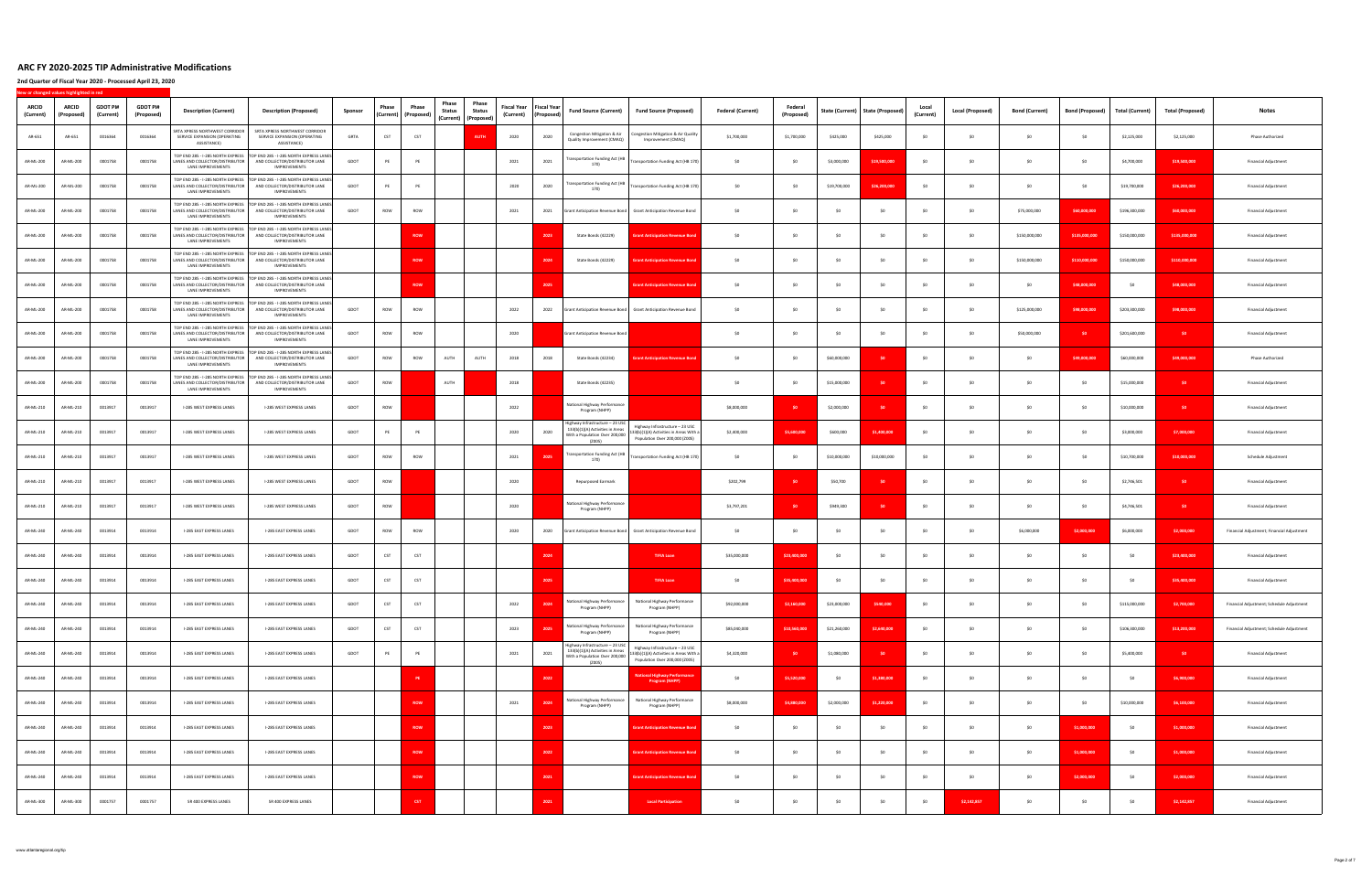| <b>ARCID</b><br>(Current) | <b>ARCID</b><br>(Proposed) | <b>GDOT PI#</b><br>(Current) | <b>GDOT PI#</b><br>(Proposed) | <b>Description (Current)</b>   | <b>Description (Proposed)</b>  | Sponsor | Phase | Phase<br>(Current) (Proposed) | Phase<br><b>Status</b><br>(Current) (Proposed) | Phase<br><b>Fiscal Year</b><br><b>Status</b><br>(Current) | <b>Fiscal Year</b><br>(Proposed) | <b>Fund Source (Current)</b>                                                                                    | <b>Fund Source (Proposed)</b>                                                                                | <b>Federal (Current)</b> | Federal<br>(Proposed) | State (Current) | <b>State (Proposed)</b> | Local<br>(Current) | <b>Local (Proposed)</b> | <b>Bond (Current)</b> | <b>Bond (Proposed)</b> | <b>Total (Current)</b> | <b>Total (Proposed)</b> | <b>Notes</b>                              |
|---------------------------|----------------------------|------------------------------|-------------------------------|--------------------------------|--------------------------------|---------|-------|-------------------------------|------------------------------------------------|-----------------------------------------------------------|----------------------------------|-----------------------------------------------------------------------------------------------------------------|--------------------------------------------------------------------------------------------------------------|--------------------------|-----------------------|-----------------|-------------------------|--------------------|-------------------------|-----------------------|------------------------|------------------------|-------------------------|-------------------------------------------|
| AR-ML-300                 | AR-ML-300                  | 0001757                      | 0001757                       | SR 400 EXPRESS LANES           | SR 400 EXPRESS LANES           |         |       | <b>CST</b>                    |                                                |                                                           | 2022                             |                                                                                                                 | <b>BRT</b>                                                                                                   | \$0                      | \$0                   | \$0             | S <sub>0</sub>          | \$0                | \$0                     | \$0                   | \$2,490,000            | \$0                    | \$2,490,000             | Financial Adjustment                      |
| AR-ML-300                 | AR-ML-300                  | 0001757                      | 0001757                       | SR 400 EXPRESS LANES           | SR 400 EXPRESS LANES           |         |       | <b>CST</b>                    |                                                |                                                           | 2022                             |                                                                                                                 | <b>Local Participation</b>                                                                                   | SO                       | \$0                   | \$0             | \$0                     | \$0                | \$2,142,857             | \$0                   | \$0                    | \$0                    | \$2,142,857             | <b>Financial Adjustment</b>               |
| AR-ML-300                 | AR-ML-300                  | 0001757                      | 0001757                       | SR 400 EXPRESS LANES           | SR 400 EXPRESS LANES           | GDOT    | CST   | CST                           |                                                | 2022                                                      | 2022                             | Vational Highway Performance<br>Program (NHPP)                                                                  | National Highway Performance<br>Program (NHPP)                                                               | \$32,160,000             | \$5,120,000           | \$8,040,000     | \$1,280,000             | SO.                | \$0                     | \$0                   | 50                     | \$40,200,000           | \$6,400,000             | <b>Financial Adjustment</b>               |
| AR-ML-300                 | AR-ML-300                  | 0001757                      | 0001757                       | SR 400 EXPRESS LANES           | SR 400 EXPRESS LANES           |         |       | CST                           |                                                |                                                           | 2023                             |                                                                                                                 | tional Highway Perfor<br>Program (NHPP)                                                                      | \$0                      | \$23,920,000          | \$0             | \$5,980,000             | \$0                | SO                      | \$0                   | \$0                    | \$0                    | \$29,900,000            | <b>Financial Adjustment</b>               |
| AR-ML-300                 | AR-ML-300                  | 0001757                      | 0001757                       | SR 400 EXPRESS LANES           | SR 400 EXPRESS LANES           |         |       | CST                           |                                                |                                                           | 2023                             |                                                                                                                 | <b>BRT</b>                                                                                                   | SO                       | \$0                   | \$0             | \$0                     | \$0                | SO                      | \$0                   | \$12,300,000           | \$0                    | \$12,300,000            | <b>Financial Adjustment</b>               |
| AR-ML-300                 | AR-ML-300                  | 0001757                      | 0001757                       | SR 400 EXPRESS LANES           | SR 400 EXPRESS LANES           |         |       | <b>CST</b>                    |                                                |                                                           | 2023                             |                                                                                                                 | <b>Local Participation</b>                                                                                   | \$0                      | \$0                   | \$0             | \$0                     | \$0                | \$2,142,857             | \$0                   | \$0                    | \$0                    | \$2,142,857             | <b>Financial Adjustment</b>               |
| AR-ML-300                 | AR-ML-300                  | 0001757                      | 0001757                       | SR 400 EXPRESS LANES           | SR 400 EXPRESS LANES           |         |       | <b>CST</b>                    |                                                |                                                           | 2024                             |                                                                                                                 | <b>BRT</b>                                                                                                   | \$0                      | SO.                   | \$0             | S <sub>0</sub>          | \$0                | \$0                     | \$0                   | \$27,050,000           | \$0                    | \$27,050,000            | <b>Financial Adjustment</b>               |
| AR-ML-300                 | AR-ML-300                  | 0001757                      | 0001757                       | SR 400 EXPRESS LANES           | SR 400 EXPRESS LANES           |         |       | CST                           |                                                |                                                           | 2024                             |                                                                                                                 | <b>Local Participation</b>                                                                                   | \$0                      | \$0                   | \$0             | \$0                     | \$0                | \$2,142,857             | \$0                   | \$0                    | \$0                    | \$2,142,857             | <b>Financial Adjustment</b>               |
| AR-ML-300                 | AR-ML-300                  | 0001757                      | 0001757                       | SR 400 EXPRESS LANES           | SR 400 EXPRESS LANES           |         | CST   | CST                           |                                                | 2024                                                      | 2024                             | <b>Vational Highway Performance</b><br>Program (NHPP)                                                           | National Highway Performance<br>Program (NHPP)                                                               | \$14,720,000             | \$33,280,000          | \$3,680,000     | \$8,320,000             | SO.                | SO.                     | \$0                   | 50                     | \$0                    | \$41,600,000            | <b>Financial Adjustment</b>               |
| AR-ML-300                 | AR-ML-300                  | 0001757                      | 0001757                       | SR 400 EXPRESS LANES           | SR 400 EXPRESS LANES           |         | CST   | CST                           |                                                | 2023                                                      | 2024                             | <b>INFRA Grant</b>                                                                                              | <b>INFRA Grant</b>                                                                                           | \$61,400,000             | \$81,700,000          | \$0             | S0                      | \$0                | SO                      | \$0                   | \$0                    | \$61,400,000           | \$81,700,000            | Financial Adjustment; Schedule Adjustment |
| AR-ML-300                 | AR-ML-300                  | 0001757                      | 0001757                       | SR 400 EXPRESS LANES           | SR 400 EXPRESS LANES           |         |       | CST                           |                                                |                                                           | 2025                             |                                                                                                                 | <b>Local Participation</b>                                                                                   | \$0                      | \$0                   | \$0             | \$0                     | \$0                | \$2,142,857             | \$0                   | SO                     | \$0                    | \$2,142,857             | Financial Adjustment                      |
| AR-ML-300                 | AR-ML-300                  | 0001757                      | 0001757                       | SR 400 EXPRESS LANES           | SR 400 EXPRESS LANES           |         | CST   | CST                           |                                                | 2025                                                      | 2025                             | ransportation Funding Act (HB<br>170)                                                                           | <b>BRT</b>                                                                                                   | \$0                      | \$0                   | \$10,000,000    | S <sub>0</sub>          | SO                 | SO                      | \$0                   | \$26,240,000           | \$10,000,000           | \$26,240,000            | <b>Financial Adjustment</b>               |
| AR-ML-300                 | AR-ML-300                  | 0001757                      | 0001757                       | SR 400 EXPRESS LANES           | SR 400 EXPRESS LANES           |         | CST   | CST                           |                                                | 2025                                                      | 2025                             | <b>Vational Highway Performance</b><br>Program (NHPP)                                                           | National Highway Performance<br>Program (NHPP)                                                               | \$48,000,000             | \$28,480,000          | \$12,000,000    | \$7,120,000             | SO                 | SO                      | \$0                   | \$0                    | \$60,000,000           | \$35,600,000            | <b>Financial Adjustment</b>               |
| AR-ML-300                 | AR-ML-300                  | 0001757                      | 0001757                       | SR 400 EXPRESS LANES           | SR 400 EXPRESS LANES           |         | CST   | CST                           |                                                | 2024                                                      | 2025                             | <b>INFRA Grant</b>                                                                                              | <b>INFRA Grant</b>                                                                                           | \$61,400,000             | \$81,700,000          | \$0             | \$0                     | \$0                | \$O                     | \$0                   | 50                     | \$61,400,000           | \$81,700,000            | Financial Adjustment; Schedule Adjustment |
| AR-ML-300                 | AR-ML-300                  | 0001757                      | 0001757                       | SR 400 EXPRESS LANES           | SR 400 EXPRESS LANES           |         | CST   | CST                           |                                                | 2022                                                      |                                  | <b>INFRA Grant</b>                                                                                              |                                                                                                              | \$61,400,000             | SO.                   | \$0             | SO                      | \$0                | SO                      | \$0                   | 50                     | \$61,400,000           | SO <sub>2</sub>         | <b>Financial Adjustment</b>               |
| AR-ML-300                 | AR-ML-300                  | 0001757                      | 0001757                       | SR 400 EXPRESS LANES           | SR 400 EXPRESS LANES           | GDOT    | PE    | PE                            |                                                | <b>AUTH</b><br>2020                                       | 2020                             | <b>Bus Rapid Transit</b>                                                                                        | <b>Bus Rapid Transit</b>                                                                                     | \$0                      | \$0                   | \$0             | \$0                     | \$0                | \$0                     | \$6,000,000           | \$2,000,000            | \$0                    | \$2,000,000             | Financial Adjustment; Phase Authorized    |
| AR-ML-300                 | AR-ML-300                  | 0001757                      | 0001757                       | SR 400 EXPRESS LANES           | SR 400 EXPRESS LANES           |         | ROW   | ROW                           |                                                | <b>AUTH</b><br>2020                                       | 2020                             | <b>GARVEE Bonds</b>                                                                                             | <b>GARVEE Bonds</b>                                                                                          | \$0                      | \$0                   | SO              | \$0                     | \$0                | \$0                     | \$61,000,000          | \$26,000,000           | \$61,000,000           | \$26,000,000            | Financial Adjustment                      |
| AR-ML-300                 | AR-ML-300                  | 0001757                      | 0001757                       | SR 400 EXPRESS LANES           | SR 400 EXPRESS LANES           |         |       | <b>ROW</b>                    |                                                |                                                           | 2021                             |                                                                                                                 | <b>GARVEE Bonds</b>                                                                                          | \$0                      | SO.                   | \$0             | SO                      | SO                 | SO.                     | \$0                   | \$15,000,000           | \$0                    | \$15,000,000            | <b>Financial Adjustment</b>               |
| AR-ML-300                 | AR-ML-300                  | 0001757                      | 0001757                       | SR 400 EXPRESS LANES           | SR 400 EXPRESS LANES           |         |       | ROW                           |                                                |                                                           | 2022                             |                                                                                                                 | <b>GARVEE Bonds</b>                                                                                          | \$0                      | \$0                   | \$0             | \$0                     | \$0                | \$0                     | \$0                   | \$20,000,000           | \$0                    | \$20,000,000            | <b>Financial Adjustment</b>               |
| AR-ML-300                 | AR-ML-300                  | 0001757                      | 0001757                       | SR 400 EXPRESS LANES           | SR 400 EXPRESS LANES           |         |       | <b>ROW</b>                    |                                                |                                                           | 2023                             |                                                                                                                 | <b>GARVEE Bonds</b>                                                                                          | \$0                      | \$0                   | \$0             | \$0                     | \$0                | \$0                     | \$0                   | \$45,000,000           | \$0                    | \$45,000,000            | Financial Adjustment                      |
| AR-ML-300                 | AR-ML-300                  | 0001757                      | 0001757                       | SR 400 EXPRESS LANES           | SR 400 EXPRESS LANES           |         |       | ROW                           |                                                |                                                           | 2024                             |                                                                                                                 | <b>GARVEE Bonds</b>                                                                                          | \$0                      | \$0                   | \$0             | \$0                     | \$0                | SO                      | \$0                   | \$20,000,000           | 50                     | \$20,000,000            | <b>Financial Adjustment</b>               |
| AR-ML-300                 | AR-ML-300                  | 0001757                      | 0001757                       | SR 400 EXPRESS LANES           | SR 400 EXPRESS LANES           |         | ROW   | ROW                           |                                                | 2021                                                      |                                  | National Highway Performance<br>Program (NHPP)                                                                  | <b>Bus Rapid Transit</b>                                                                                     | \$11,200,000             |                       | \$2,800,000     | <b>SO</b>               | \$0                | \$0                     | \$0                   | \$13,250,000           | \$14,000,000           | \$13,250,000            | <b>Financial Adjustment</b>               |
| AT-244                    | AT-244                     | 0013918                      | 0013918                       | I-285 INTERCHANGE IMPROVEMENTS | I-285 INTERCHANGE IMPROVEMENTS | GDOT    | CST   | CST                           |                                                | 2025                                                      | 2025                             | Vational Highway Performance<br>Program (NHPP)                                                                  | National Highway Performance<br>Program (NHPP)                                                               | \$47,520,000             | \$52,720,000          | \$11,880,000    | \$13,180,000            | \$0                | SO                      | \$0                   | \$0                    | \$59,400,000           | \$65,900,000            | <b>Financial Adjustment</b>               |
| AT-244                    | AT-244                     | 0013918                      | 0013918                       | I-285 INTERCHANGE IMPROVEMENTS | I-285 INTERCHANGE IMPROVEMENTS | GDOT    | PE    | PE                            | AUTH                                           | AUTH<br>2020                                              | 2020                             | Highway Infrastructure - 23 USC<br>133(b)(1)(A) Activities in Areas<br>With a Population Over 200,000<br>(Z005) | Highway Infrastructure - 23 USC<br>133(b)(1)(A) Activities in Areas With a<br>Population Over 200,000 (Z005) | \$1,000,000              | \$2,200,000           | \$250,000       | \$550,000               | \$0                | SO                      | \$0                   | \$0                    | \$1,250,000            | \$2,750,000             | Financial Adjustment; Phase Authorized    |
| AT-244                    | AT-244                     | 0013918                      | 0013918                       | I-285 INTERCHANGE IMPROVEMENTS | I-285 INTERCHANGE IMPROVEMENTS |         | ROW   | ROW                           |                                                | 2020                                                      | 2021                             | National Highway Performance<br>Program (NHPP)                                                                  | <b>GARVEE Bonds</b>                                                                                          | \$4,000,000              | \$0                   | \$1,000,000     | SO <sub>1</sub>         | \$0                | \$0                     | \$0                   | \$1,000,000            | \$5,000,000            | \$1,000,000             | Financial Adjustment; Schedule Adjustment |
| AT-244                    | AT-244                     | 0013918                      | 0013918                       | I-285 INTERCHANGE IMPROVEMENTS | I-285 INTERCHANGE IMPROVEMENTS |         |       | ROW                           |                                                |                                                           | 2022                             |                                                                                                                 | <b>GARVEE Bonds</b>                                                                                          | \$0                      | \$0                   | \$0             | \$0                     | \$0                | \$0                     | \$0                   | \$2,000,000            | \$0                    | \$2,000,000             | <b>Financial Adjustment</b>               |
| AT-244                    | AT-244                     | 0013918                      | 0013918                       | I-285 INTERCHANGE IMPROVEMENTS | I-285 INTERCHANGE IMPROVEMENTS |         |       | ROW                           |                                                |                                                           | 2023                             |                                                                                                                 | <b>GARVEE Bonds</b>                                                                                          | \$0                      | \$0                   | \$0             | \$0                     | \$0                | \$0                     | \$0                   | \$2,000,000            | 50                     | \$2,000,000             | <b>Financial Adjustment</b>               |
| AT-244                    | AT-244                     | 0013918                      | 0013918                       | -285 INTERCHANGE IMPROVEMENTS  | I-285 INTERCHANGE IMPROVEMENTS |         |       | <b>ROW</b>                    |                                                |                                                           | 2024                             |                                                                                                                 | <b>GARVEE Bonds</b>                                                                                          | \$0                      | \$0                   | \$0             | \$0                     | \$0                | \$0                     | \$0                   | \$2,000,000            | \$0                    | \$2,000,000             | Financial Adjustment                      |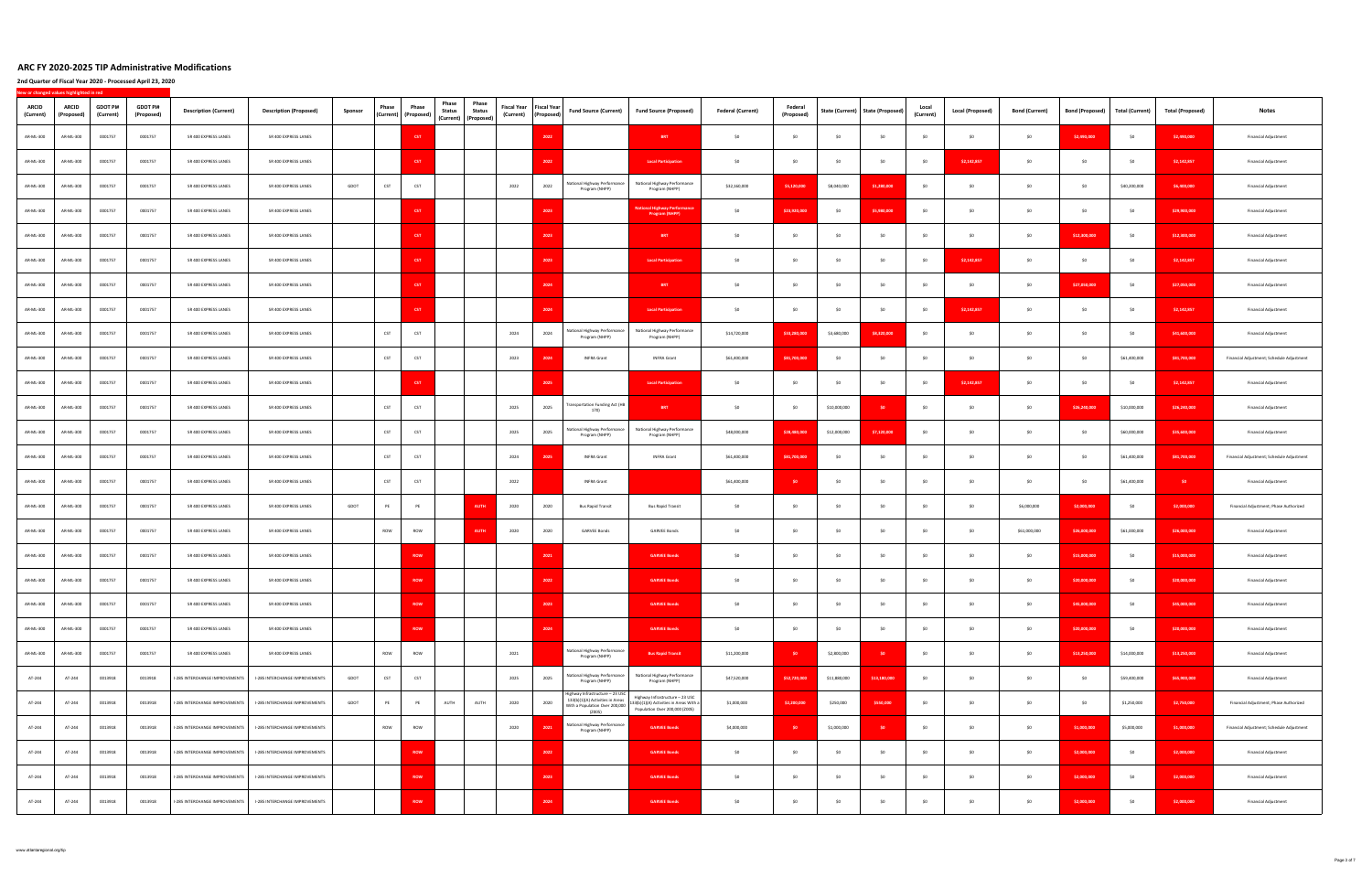| <b>ARCID</b><br>(Current) | <b>ARCID</b><br>(Proposed) | <b>GDOT PI#</b><br>(Current) | <b>GDOT PI#</b><br>(Proposed) | <b>Description (Current)</b>                                 | <b>Description (Proposed)</b><br>Sponsor                                                                            | Phase<br>(Current) | Phase<br>(Proposed) | Phase<br>Phase<br><b>Status</b><br><b>Status</b><br>(Current) (Proposed) | <b>Fiscal Year</b><br>(Current) | <b>Fiscal Year</b><br>(Proposed) | <b>Fund Source (Current)</b>                                                         | <b>Fund Source (Proposed)</b>                                                                                                             | <b>Federal (Current)</b> | Federal<br>(Proposed) | State (Current) | <b>State (Proposed)</b> | Local<br>(Current) | Local (Proposed) | <b>Bond (Current)</b> | <b>Bond (Proposed)</b> | <b>Total (Current)</b> | <b>Total (Proposed)</b> | <b>Notes</b>                                                           |
|---------------------------|----------------------------|------------------------------|-------------------------------|--------------------------------------------------------------|---------------------------------------------------------------------------------------------------------------------|--------------------|---------------------|--------------------------------------------------------------------------|---------------------------------|----------------------------------|--------------------------------------------------------------------------------------|-------------------------------------------------------------------------------------------------------------------------------------------|--------------------------|-----------------------|-----------------|-------------------------|--------------------|------------------|-----------------------|------------------------|------------------------|-------------------------|------------------------------------------------------------------------|
| AT-244                    | AT-244                     | 0013918                      | 0013918                       | <b>I-285 INTERCHANGE IMPROVEMENTS</b>                        | I-285 INTERCHANGE IMPROVEMENTS                                                                                      | CST                | CST                 |                                                                          | 2023                            | 2023                             | ational Highway Performance<br>Program (NHPP)                                        | National Highway Performance<br>Program (NHPP)                                                                                            | \$46,640,000             | \$26,240,000          | \$11,660,000    | \$6,560,000             | \$0                | SO.              | \$0                   | \$0                    | \$58,300,000           | \$32,800,000            | <b>Financial Adjustment</b>                                            |
| AT-244                    | AT-244                     | 0013918                      | 0013918                       | -285 INTERCHANGE IMPROVEMENTS                                | I-285 INTERCHANGE IMPROVEMENTS                                                                                      | CST                | CST                 |                                                                          | 2024                            | 2024                             | National Highway Performance<br>Program (NHPP)                                       | National Highway Performance<br>Program (NHPP)                                                                                            | \$48,400,000             | \$54,800.00           | \$12,100,000    | \$13,700,000            | SO                 | S <sub>0</sub>   | SO.                   | SO                     | \$60,500,000           | \$68,500,000            | <b>Financial Adjustment</b>                                            |
| AT-244                    | AT-244                     | 0013918                      | 0013918                       | I-285 INTERCHANGE IMPROVEMENTS                               | I-285 INTERCHANGE IMPROVEMENTS                                                                                      | ROW                | ROW                 |                                                                          | 2021                            | 2023                             | lational Highway Performance<br>Program (NHPP)                                       | National Highway Performance<br>Program (NHPP)                                                                                            | \$4,000,000              | \$6,080,000           | \$1,000,000     | \$1,520,000             | SO                 | \$O              | S <sub>0</sub>        | \$0                    | \$5,000,000            | \$7,600,000             | Financial Adjustment; Schedule Adjustment                              |
| AT-270                    | AT-270                     | 0006684                      | 0006684                       | PEACHTREE CORRIDOR COMPLETE<br>STREET RETROFIT - PHASE 3     | PEACHTREE CORRIDOR COMPLETE STREET Buckhead CID, City of<br>RETROFIT - PHASE 3<br>Atlanta                           | CST                | CST                 |                                                                          | 2020                            | 2020                             | Surface Transportation Block<br>Grant (STBG) Program - Urban<br>(>200K) (ARC)        | Surface Transportation Block Grant<br>(STBG) Program - Urban (>200K)<br>(ARC)                                                             | \$1,531,078              | \$1,788,068           | SO.             | S <sub>0</sub>          | \$431,851          | \$496,099        | S <sub>0</sub>        | \$0                    | \$1,962,929            | \$2,284,167             | <b>Financial Adjustment</b>                                            |
| AT-281                    | AT-281                     | 0012597                      | 0012597                       | SR 154 (MEMORIAL DRIVE)<br>IULTIMODAL SAFETY IMPROVEMENTS    | SR 154 (MEMORIAL DRIVE) MULTIMODAL<br>GDOT<br>SAFETY IMPROVEMENTS                                                   | ROW                | ROW                 |                                                                          | 2020                            | 2021                             | Surface Transportation Block<br>Grant (STBG) Program - Urban<br>(>200K) (ARC)        | Surface Transportation Block Gran<br>(STBG) Program - Urban (>200K)<br>(ARC)                                                              | \$269,600                | \$269,600             | \$67,400        | \$67,400                | \$0                | S <sub>0</sub>   | SO.                   | \$0                    | \$337,000              | \$337,000               | Schedule Adjustment                                                    |
| AT-281                    | AT-281                     | 0012597                      | 0012597                       | SR 154 (MEMORIAL DRIVE)<br>MULTIMODAL SAFETY IMPROVEMENTS    | SR 154 (MEMORIAL DRIVE) MULTIMODAL<br>GDOT<br>SAFETY IMPROVEMENTS                                                   | CST                | CST                 |                                                                          | 2021                            | 2022                             | <b>Surface Transportation Block</b><br>Grant (STBG) Program - Urban<br>(>200K) (ARC) | Surface Transportation Block Gran<br>(STBG) Program - Urban (>200K)<br>(ARC)                                                              | \$1,764,000              | \$1,132,216           | \$441,000       | \$283,054               | \$0                | \$O              | \$0                   | \$0                    | \$2,205,000            | \$1,415,270             | Financial Adjustment; Schedule Adjustment                              |
| AT-288                    | AT-288                     | 0012821                      | 0012821                       | (14TH STREET) SIGNAL UPGRADES                                | JS 41 (NORTHSIDE DRIVE) AND US 19 US 41 (NORTHSIDE DRIVE) AND US 19 (14TH<br>GDOT<br>STREET) SIGNAL UPGRADES        | PE                 | PE                  | AUTH<br>AUTH                                                             | 2014                            | 2014                             | STP - Urban (>200K) (ARC)                                                            | STP - Urban (>200K) (ARC)                                                                                                                 | \$276,161                | \$360.03              | SO              | S <sub>0</sub>          | \$0                | SO.              | S <sub>0</sub>        | \$0                    | \$276,161              | \$360,035               | Financial Adjustment; Phase Authorized                                 |
| AT-288                    | AT-288                     | 0012821                      | 0012821                       | (14TH STREET) SIGNAL UPGRADES                                | US 41 (NORTHSIDE DRIVE) AND US 19 US 41 (NORTHSIDE DRIVE) AND US 19 (14TH<br>GDOT<br>STREET) SIGNAL UPGRADES        | PE                 |                     | AUTH<br>AUTH                                                             | 2018                            | 2018                             | <b>Surface Transportation Block</b><br>Grant (STBG) Program Flex<br>(GDOT)           | Surface Transportation Block Grant<br>(STBG) Program Flex (GDOT)                                                                          | \$360,035                | \$113,000             | \$0             | \$0                     | \$0                | SO               | S <sub>0</sub>        | \$0                    | \$360,035              | \$113,000               | Financial Adjustment; Phase Authorized                                 |
| AT-306                    | AT-306                     | 0015019                      | 0015019                       | 15TH STREET EXTENSION                                        | City of<br>15TH STREET EXTENSION<br>Atlanta, Midtowr<br>Alliance                                                    | ROW                | ROW                 |                                                                          | 2020                            | 2020                             | Local Jurisdiction/Municipality<br>Funds                                             | Local Jurisdiction/Municipality Funds                                                                                                     | SO <sub>1</sub>          | -so                   | SO.             | ۹n                      | \$15,000           | \$509,000        | - SO                  | \$0                    | \$15,000               | \$509,000               | <b>Financial Adjustment</b>                                            |
| AT-316                    | AT-316                     | 0015999                      | 0015999                       | SAFETY IMPROVEMENTS                                          | LENOX ROAD CORRIDOR TRAIL AND LENOX ROAD CORRIDOR TRAIL AND SAFETY Buckhead CID, City of<br>IMPROVEMENTS<br>Atlanta | ROW                | ROW                 |                                                                          | 2020                            | 2021                             | Local Jurisdiction/Municipality<br>Funds                                             | Local Jurisdiction/Municipality Funds                                                                                                     | SO                       | \$0                   | SO <sub>1</sub> | -SO                     | \$1,000,000        | \$1,000,000      | SO                    | S <sub>0</sub>         | \$1,000,000            | \$1,000,000             | Schedule Adjustment                                                    |
| AT-316                    | AT-316                     | 0015999                      | 0015999                       | SAFETY IMPROVEMENTS                                          | LENOX ROAD CORRIDOR TRAIL AND LENOX ROAD CORRIDOR TRAIL AND SAFETY Buckhead CID, City of<br>IMPROVEMENTS<br>Atlanta | CST                | CST                 |                                                                          | 2021                            | 2022                             | Surface Transportation Block<br>Grant (STBG) Program - Urban<br>(>200K) (ARC)        | Surface Transportation Block Grant<br>(STBG) Program - Urban (>200K)<br>(ARC)                                                             | \$2,400,000              | \$2,400,000           | \$0             | \$0                     | \$600,000          | \$600,000        | SO                    | SO                     | \$3,000,000            | \$3,000,000             | Schedule Adjustment                                                    |
| CH-020A3                  | CH-020A3                   | 0009164                      | 0009164                       |                                                              | SR 20 (CUMMING HIGHWAY) WIDENING SR 20 (CUMMING HIGHWAY) WIDENING<br>GDOT                                           | UTL                | UTL                 | <b>AUTH</b>                                                              | 2020                            | 2020                             | ransportation Funding Act (HB<br>170)                                                | Transportation Funding Act (HB 170)                                                                                                       | SO.                      | SO.                   | \$2,555,015     | \$2,555,015             | SO <sub>1</sub>    | SO.              | SO.                   | \$0                    | \$2,555,015            | \$2,555,015             | Phase Authorized                                                       |
| CH-020A3                  | CH-020A3                   | 0009164                      | 0009164                       |                                                              | GDOT<br>SR 20 (CUMMING HIGHWAY) WIDENING SR 20 (CUMMING HIGHWAY) WIDENING                                           | CST                | CST                 | <b>AUTH</b>                                                              | 2020                            | 2020                             | ransportation Funding Act (HB<br>170)                                                | Fransportation Funding Act (HB 170)                                                                                                       | \$0                      | SO.                   | \$24,401,795    | \$24,401,795            | \$0                | SO.              | SO                    | SO                     | \$24,401,795           | \$24,401,795            | <b>Phase Authorized</b>                                                |
| CH-215                    | CH-215                     | N/A                          | N/A                           | HICKORY SPRINGS PARKWAY - NEW<br>ALIGNMENT                   | HICKORY SPRINGS PARKWAY - NEW<br>City of Holly Springs<br>ALIGNMENT                                                 | PE                 | PE                  |                                                                          | 2021                            | 2021                             | Local Jurisdiction/Municipality<br>Funds                                             | Local Jurisdiction/Municipality Funds                                                                                                     | \$0                      | \$0                   | \$0             | S <sub>0</sub>          | \$1,925,000        | \$1,928,000      | \$0                   | \$0                    | \$1,925,000            | \$1,928,000             | <b>Financial Adjustment</b>                                            |
| CH-215                    | CH-215                     | N/A                          | N/A                           | HICKORY SPRINGS PARKWAY - NEW<br>ALIGNMENT                   | HICKORY SPRINGS PARKWAY - NEW<br>City of Holly Springs<br>ALIGNMENT                                                 |                    | UTL                 |                                                                          | 2024                            | 2024                             | Local Jurisdiction/Municipality<br>Funds                                             | Local Jurisdiction/Municipality Funds                                                                                                     | SO                       | \$0                   | \$0             | S <sub>0</sub>          | SO                 | \$673,000        | S <sub>0</sub>        | SO.                    | \$12,001,000           | \$673,000               | <b>Financial Adjustment</b>                                            |
| CH-215                    | CH-215                     | N/A                          | N/A                           | HICKORY SPRINGS PARKWAY - NEW<br>ALIGNMENT                   | HICKORY SPRINGS PARKWAY - NEW<br>City of Holly Springs<br>ALIGNMENT                                                 | CST                | CST                 |                                                                          | 2024                            | 2024                             | Local Jurisdiction/Municipality<br>Funds                                             | Local Jurisdiction/Municipality Funds                                                                                                     | \$0                      | S <sub>0</sub>        | \$0             | S <sub>0</sub>          | SO                 | \$11,327,500     | S <sub>0</sub>        | \$0                    | \$12,001,000           | \$11,327,500            | <b>Financial Adjustment</b>                                            |
| CH-240                    | CH-240                     | 0016015                      | 0016015                       | NOONDAY CREEK TRAIL EXTENSION                                | NOONDAY CREEK TRAIL EXTENSION<br>City of Woodstock                                                                  |                    | PE                  |                                                                          |                                 | 2020                             |                                                                                      | face Transportation Block G<br>(STBG) Program - Urban (>200<br>(ARC)                                                                      | \$0                      | \$60,000              | \$0             | S <sub>0</sub>          | \$0                | \$15,000         | SO.                   | SO                     | \$310,000              | \$75,000                | Financial Adjustment - Additional funding for ongoing PE<br>activities |
| CH-240                    | CH-240                     | 0016015                      | 0016015                       | NOONDAY CREEK TRAIL EXTENSION                                | NOONDAY CREEK TRAIL EXTENSION<br>City of Woodstock                                                                  | ROW                | <b>ROW</b>          |                                                                          | 2021                            | 2021                             | <b>Transportation Alternatives</b><br>(Section 133(h)) - Urban (>200K)<br>(ARC)      | <b>Insportation Alternatives (Section</b><br>133(h)) - Urban (>200K) (ARC)                                                                | \$256,000                | \$256,000             | SO              | -SO                     | \$64,000           | \$136,000        | S <sub>0</sub>        | \$0                    | \$320,000              | \$392,000               | <b>Financial Adjustment</b>                                            |
| CH-240                    | CH-240                     | 0016015                      | 0016015                       | NOONDAY CREEK TRAIL EXTENSION                                | NOONDAY CREEK TRAIL EXTENSION<br>City of Woodstock                                                                  | CST                | CST                 |                                                                          | 2022                            | 2022                             | <b>Transportation Alternatives</b><br>(Section 133(h)) - Urban (>200K)<br>(ARC)      | ransportation Alternatives (Sectio<br>133(h)) - Urban (>200K) (ARC)                                                                       | \$1,950,669              | \$1,950,669           | \$0             | \$0                     | \$487,668          | \$2,287,668      | \$0                   | \$0                    | \$2,438,337            | \$4,238,337             | <b>Financial Adjustment</b>                                            |
| $CL-017$                  | CL-017                     | 751775-                      | 751775-                       | BATTLE CREEK ROAD WIDENING                                   | BATTLE CREEK ROAD WIDENING<br>Clayton County                                                                        | CST                | CST                 |                                                                          | 2020                            | 2020                             | <b>Surface Transportation Block</b><br>Grant (STBG) Program Flex<br>(GDOT)           | Surface Transportation Block Grant<br>(STBG) Program Flex (GDOT)                                                                          | \$1,575,978              | \$1,600,000           | \$393,995       | \$400,000               | \$0                | \$0              | \$0                   | \$0                    | \$1,969,973            | \$2,000,000             | Financial Adjustment                                                   |
| CL-019                    | CL-019                     | 751770-                      | 751770-                       |                                                              | MOUNT ZION BOULEVARD WIDENING MOUNT ZION BOULEVARD WIDENING<br>Clayton County                                       | CST                | CST                 |                                                                          | 2020                            | 2020                             | <b>Surface Transportation Block</b><br>Grant (STBG) Program Flex<br>(GDOT)           | Surface Transportation Block Gran<br>(STBG) Program Flex (GDOT)                                                                           | \$13,467.143             | \$15,545,739          | \$3,366,786     | \$3,886,434             | \$0                | 50               | \$0                   | \$0                    | \$16,833,929           | \$19,432,173            | <b>Financial Adjustment</b>                                            |
| CO-447                    | CO-447                     | 0012808                      | 0012808                       | <b>BOB CALLAN TRUNK TRAIL PHASE II -</b><br><b>SECTION B</b> | BOB CALLAN TRUNK TRAIL PHASE II -<br>Cobb County<br><b>SECTION B</b>                                                | ROW                | ROW                 |                                                                          | 2020                            | 2021                             | <b>Surface Transportation Block</b><br>Grant (STBG) Program - Urban<br>(>200K) (ARC) | Surface Transportation Block Gran<br>(STBG) Program - Urban (>200K)<br>(ARC)                                                              | \$220,800                | \$220,800             | \$0             | \$0                     | \$55,200           | \$55,200         | \$0                   | \$0                    | \$276,000              | \$276,000               | Schedule Adjustment                                                    |
| CO-447                    | CO-447                     | 0012808                      | 0012808                       | <b>BOB CALLAN TRUNK TRAIL PHASE II -</b><br><b>SECTION B</b> | BOB CALLAN TRUNK TRAIL PHASE II -<br>Cobb County<br><b>SECTION B</b>                                                | CST                | CST                 |                                                                          | 2021                            | 2022                             | <b>Surface Transportation Block</b><br>Grant (STBG) Program - Urban<br>(>200K) (ARC) | Surface Transportation Block Grant<br>(STBG) Program - Urban (>200K)<br>(ARC)                                                             | \$1,979,746              | \$1,979,746           | \$0             | SO                      | \$494,937          | \$494,937        | \$0                   | \$0                    | \$2,474,683            | \$2,474,683             | Schedule Adjustment                                                    |
| CO-450B                   | CO-450B                    | 0013239                      | 0013239                       | SOUTH BARRETT PARKWAY RELIEVER:<br>PHASE 3                   | SOUTH BARRETT PARKWAY RELIEVER:<br>Cobb County<br>PHASE 3                                                           | CST                | CST                 |                                                                          | 2021                            | 2022                             | (>200K) (ARC)                                                                        | Surface Transportation Block   Surface Transportation Block Grant<br>Grant (STBG) Program - Urban (STBG) Program - Urban (>200K)<br>(ARC) | \$7,200,000              | \$7,200,000           | \$0             | \$0                     | \$18,762,485       | \$18,762,485     | \$0                   | \$0                    | \$25,962,485           | \$25,962,485            | Schedule Adjustment                                                    |
| CO-450B                   | CO-450B                    | 0013239                      | 0013239                       | SOUTH BARRETT PARKWAY RELIEVER:<br>PHASE 3                   | SOUTH BARRETT PARKWAY RELIEVER:<br>Cobb County<br>PHASE 3                                                           | UTL                | UTL                 |                                                                          | 2021                            | 2022                             | Local Jurisdiction/Municipality<br>Funds                                             | Local Jurisdiction/Municipality Funds                                                                                                     | \$0                      | \$0                   | \$0             | \$0                     | \$95,000           | \$95,000         | \$0                   | \$0                    | \$95,000               | \$95,000                | Schedule Adjustment                                                    |
| CO-462                    | CO-462                     | 0015042                      | 0015042                       | ROTTENWOOD CREEK TRAIL - PHASE 1                             | ROTTENWOOD CREEK TRAIL - PHASE 1<br>City of Marietta                                                                | ROW                | ROW                 |                                                                          | 2020                            | 2020                             | <b>Surface Transportation Block</b><br>Grant (STBG) Program - Urban<br>(>200K) (ARC) | <b>Surface Transportation Block Grant</b><br>(STBG) Program - Urban (>200K)<br>(ARC)                                                      | \$1,040,000              | \$1,225,600           | \$0             | \$O                     | \$492,000          | \$306,400        | \$0                   | \$0                    | \$1,532,000            | \$1,532,000             | <b>Financial Adjustment</b>                                            |
| CO-AR-308                 | CO-AR-308                  | 0015051                      | 0015051                       | I-75 NORTH MANAGED LANE ACCESS<br>RAMPS                      | Cobb<br>I-75 NORTH MANAGED LANE ACCESS<br>County, Cumberland<br>RAMPS<br>CID                                        | ROW                | ROW                 |                                                                          | 2020                            | 2020                             | <b>INFRA</b>                                                                         | <b>INFRA</b>                                                                                                                              | \$687,000                | \$687,000             | \$0             | \$0                     | \$203,000          | \$203,000        | \$0                   | \$0                    | \$687,000              | \$890,000               | <b>Financial Adjustment</b>                                            |
| CO-AR-308                 | CO-AR-308                  | 0015051                      | 0015051                       | I-75 NORTH MANAGED LANE ACCESS<br>RAMPS                      | Cobb<br>I-75 NORTH MANAGED LANE ACCESS<br>County, Cumberland<br>RAMPS<br><b>CID</b>                                 | CST                | CST                 |                                                                          | 2021                            | 2021                             | INFRA                                                                                | INFRA                                                                                                                                     | \$2,383,000              | \$4,313,000           | \$0             | \$0                     | \$0                | \$1,397,391      | \$0                   | \$0                    | \$2,383,000            | \$5,710,391             | <b>Financial Adjustment</b>                                            |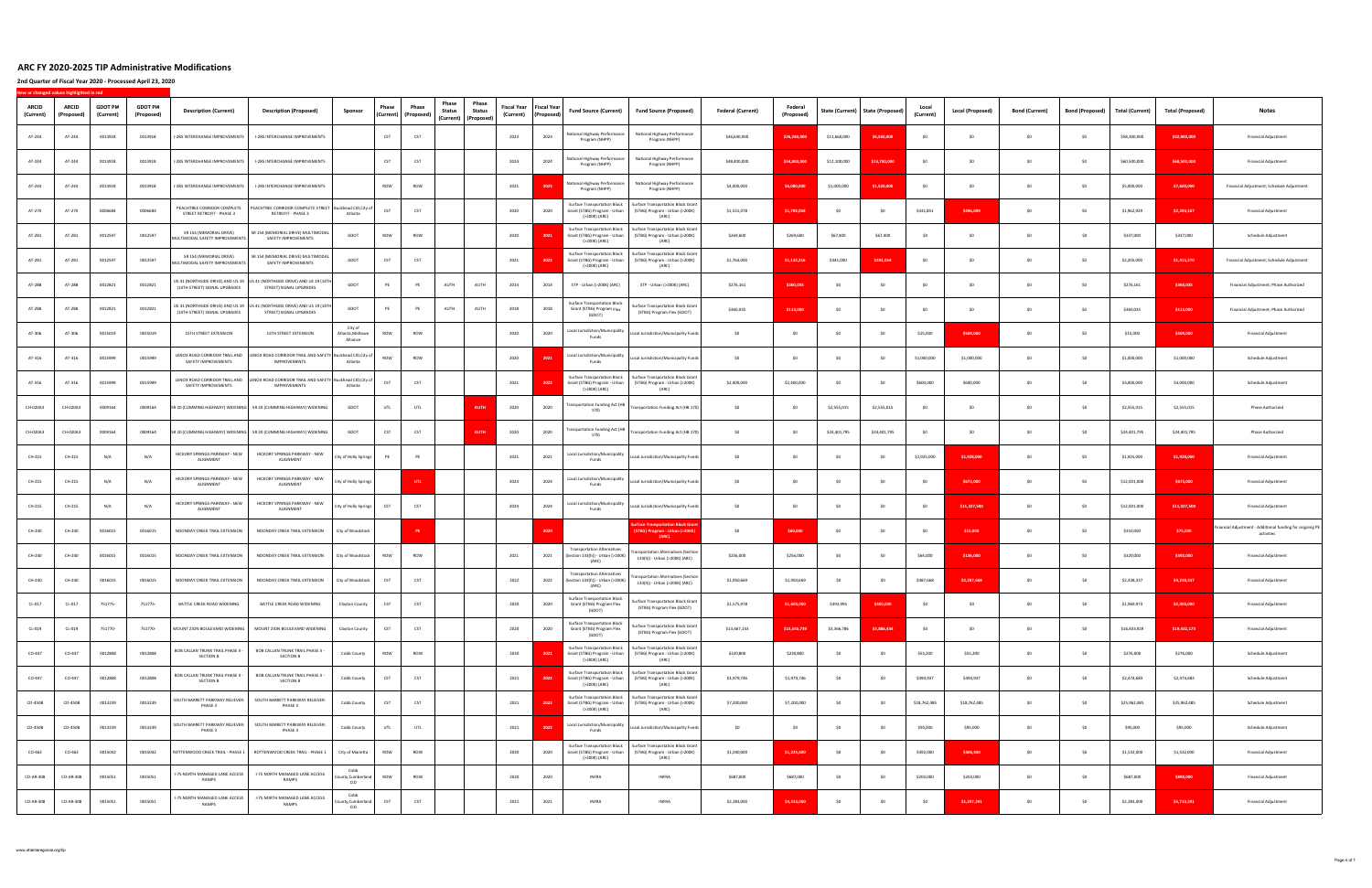| ARCID<br>(Current) | <b>ARCID</b><br>(Proposed) | <b>GDOT PI#</b><br>(Current) | <b>GDOT PI#</b><br>(Proposed) | <b>Description (Current)</b>                              | <b>Description (Proposed)</b>                                                                                                                | Sponsor                               | Phase      | Phase<br>(Current) (Proposed) | Phase<br><b>Status</b> | Phase<br><b>Fiscal Year</b><br><b>Status</b><br>(Current)<br>(Current) (Proposed) | <b>Fiscal Year</b><br>(Proposed) | <b>Fund Source (Current)</b>                                                         | <b>Fund Source (Proposed)</b>                                                                                                           | <b>Federal (Current)</b> | Federal<br>(Proposed) | State (Current) | <b>State (Proposed)</b> | Local<br>(Current) | <b>Local (Proposed)</b> | <b>Bond (Current)</b> | <b>Bond (Proposed)</b> | <b>Total (Current)</b> | <b>Total (Proposed)</b> | <b>Notes</b>                                                                                  |
|--------------------|----------------------------|------------------------------|-------------------------------|-----------------------------------------------------------|----------------------------------------------------------------------------------------------------------------------------------------------|---------------------------------------|------------|-------------------------------|------------------------|-----------------------------------------------------------------------------------|----------------------------------|--------------------------------------------------------------------------------------|-----------------------------------------------------------------------------------------------------------------------------------------|--------------------------|-----------------------|-----------------|-------------------------|--------------------|-------------------------|-----------------------|------------------------|------------------------|-------------------------|-----------------------------------------------------------------------------------------------|
| CO-AR-308          | CO-AR-308                  | 0015051                      | 0015051                       | -75 NORTH MANAGED LANE ACCESS<br>RAMPS                    | I-75 NORTH MANAGED LANE ACCESS<br>RAMPS                                                                                                      | Cobb<br>unty,Cumberland<br><b>CID</b> | UTL        |                               |                        | 2021                                                                              |                                  | <b>INFRA</b>                                                                         |                                                                                                                                         | \$1,930,000              | S <sub>0</sub>        | \$0             | SO                      | \$0                | \$0                     | \$0                   | \$0                    | \$1,930,000            | SO <sub>2</sub>         | <b>Financial Adjustment</b>                                                                   |
| CW-078             | CW-078                     | 0013717                      | 0013717                       | SR 54 BRIDGE REPLACEMENT                                  | SR 54 BRIDGE REPLACEMENT                                                                                                                     | GDOT                                  | ROW        | ROW                           |                        | 2020                                                                              | 2020                             | <b>Surface Transportation Block</b><br>Grant (STBG) Program Flex<br>(GDOT)           | Surface Transportation Block Gran<br>(STBG) Program Flex (GDOT)                                                                         | \$262,400                | \$267,648             | \$65,600        | \$66,912                | SO                 | SO.                     | \$0                   | \$0                    | \$328,000              | \$334,560               | <b>Financial Adjustment</b>                                                                   |
| CW-079             | CW-079                     | 0013930                      | 0013930                       | SR 54 BRIDGE REPLACEMENT                                  | SR 54 BRIDGE REPLACEMENT                                                                                                                     | GDOT                                  | ROW        | ROW                           |                        | 2020                                                                              | 2021                             | <b>Surface Transportation Block</b><br>Grant (STBG) Program Flex<br>(GDOT)           | <b>Surface Transportation Block Grant</b><br>(STBG) Program Flex (GDOT)                                                                 | \$149,328                | \$152,315             | \$37,332        | \$38,079                | SO                 | \$0                     | \$0                   | \$0                    | \$186,660              | \$190,394               | Financial Adjustment; Schedule Adjustment                                                     |
| CW-083             | CW-083                     | 0016052                      | 0016052                       | LOWER FAYETTEVILLE ROAD                                   | LOWER FAYETTEVILLE ROAD                                                                                                                      |                                       |            | <b>SCP</b>                    |                        |                                                                                   | 2020                             |                                                                                      | ace Transportation Block G<br>STBG) Program - Urban (>200K)<br>(ARC)                                                                    | \$0                      | \$243,832             | \$0             | SO                      | \$0                | \$60,958                | \$0                   | \$0                    | \$0                    | \$304,790               | Financial Adjustment - Additional funding for ongoing<br>scoping activities                   |
| DK-376             | DK-376                     | 0010326                      | 0010326                       | <b>IMPROVEMENTS</b>                                       | SR 141 (PEACHTREE ROAD) PEDESTRIAN SR 141 (PEACHTREE ROAD) PEDESTRIAN<br>IMPROVEMENTS                                                        | City of Brookhaven                    | CST        | CST                           |                        | 2021                                                                              | 2023                             | <b>Surface Transportation Block</b><br>Grant (STBG) Program - Urban<br>(>200K) (ARC) | cal Jurisdiction/Municipality Fund                                                                                                      | \$2,400,000              | S <sub>0</sub>        | \$0             | S <sub>0</sub>          | \$5,945,443        | \$8,345,443             | \$0                   | \$0                    | \$8,345,443            | \$8,345,443             | Schedule Adjustment                                                                           |
| DK-376             | DK-376                     | 0010326                      | 0010326                       | IMPROVEMENTS                                              | SR 141 (PEACHTREE ROAD) PEDESTRIAN SR 141 (PEACHTREE ROAD) PEDESTRIAN<br><b>IMPROVEMENTS</b>                                                 | City of Brookhaven                    | UTL        | UTL                           |                        | 2021                                                                              | 2023                             | Local Jurisdiction/Municipality<br>Funds                                             | Local Jurisdiction/Municipality Funds                                                                                                   | \$0                      | \$0                   | \$0             | SO                      | \$748,000          | \$748,000               | \$0                   | \$0                    | \$748,000              | \$748,000               | Schedule Adjustment                                                                           |
| DK-381             | DK-381                     | 0016053                      | 0016053                       | PHASE II                                                  | PEACHTREE CREEK GREENWAY TRAIL PEACHTREE CREEK GREENWAY TRAIL PHASE<br><b>Service</b>                                                        | City of Brookhaven                    | PE         | PE                            |                        |                                                                                   | 2020                             |                                                                                      | rface Transportation Block Grar<br>(STBG) Program - Urban (>200K<br>(ARC)                                                               | \$0                      | \$280,000             | \$0             | S <sub>0</sub>          | SO                 | \$70,000                | \$0                   | \$0                    | \$0                    | \$350,000               | <b>Financial Adjustment</b>                                                                   |
| DK-416             | DK-416                     | 0010474                      | 0010474                       | US 23/29 (PONCE DE LEON AVENUE)                           | US 23/29 (PONCE DE LEON AVENUE)                                                                                                              | GDOT                                  | ROW        | ROW                           |                        | 2020                                                                              | 2020                             | <b>Surface Transportation Block</b><br>Grant (STBG) Program Flex<br>(GDOT)           | Surface Transportation Block Gran<br>(STBG) Program Flex (GDOT)                                                                         | \$526,400                | \$520,000             | \$131,600       | \$130,000               | \$0                | \$0                     | \$0                   | \$0                    | \$658,000              | \$650,000               | <b>Financial Adjustment</b>                                                                   |
| DK-417             | DK-417                     | 0012875                      | 0012875                       | EORGETOWN GATEWAY PROJECT ON<br>CHAMBLEE DUNWOODY ROAD    | GEORGETOWN GATEWAY PROJECT ON<br>CHAMBLEE DUNWOODY ROAD                                                                                      | City of Dunwoody                      | CST        | CST                           |                        | 2020                                                                              | 2020                             | <b>Surface Transportation Block</b><br>Grant (STBG) Program - Urban<br>(>200K) (ARC) | Surface Transportation Block Grant<br>(STBG) Program - Urban (>200K)<br>(ARC)                                                           | \$4,500,000              | \$5,200,000           | \$0             | S <sub>0</sub>          | \$2,000,000        | \$1,300,000             | \$0                   | SO                     | \$6,500,000            | \$6,500,000             | Financial Adjustment                                                                          |
| DK-441             | DK-441                     | 0015071                      | 0015071                       | US 278 IMPROVEMENTS                                       | US 278 IMPROVEMENTS                                                                                                                          | City of Avondale<br>Estates           | ROW        | ROW                           |                        | 2020                                                                              | 2021                             | <b>Surface Transportation Block</b><br>Grant (STBG) Program - Urban<br>(>200K) (ARC) | Surface Transportation Block Gran<br>(STBG) Program - Urban (>200K)<br>(ARC)                                                            | \$1,600,000              | \$1,600,000           | \$0             | S <sub>0</sub>          | \$400,000          | \$400,000               | \$0                   | \$0                    | \$2,000,000            | \$2,000,000             | Schedule Adjustment                                                                           |
| DK-452             | DK-452                     | 0016056                      | 0016056                       | ASHFORD DUNWOODY ROAD                                     | ASHFORD DUNWOODY ROAD                                                                                                                        | City of Brookhaven                    |            | PE                            |                        |                                                                                   | 2020                             |                                                                                      | rface Transportation Block Gra<br>(STBG) Program - Urban (>200k<br>(ARC)                                                                | \$0                      | \$200,000             | \$0             | S0                      | \$0                | \$50,000                | \$0                   | \$0                    | \$0                    | \$250,000               | Financial Adjustment - Additional funding for ongoing PE<br>activities                        |
| DO-450             | DO-450                     | 0016367                      | 0016367                       |                                                           | DOUGLAS COUNTY FIXED ROUTE PUBLIC DOUGLAS COUNTY FIXED ROUTE PUBLIC<br>BUS SERVICE (OPERATING ASSISTANCE) BUS SERVICE (OPERATING ASSISTANCE) | Douglas County                        | CST        | CST                           |                        | 2020<br><b>AUTH</b>                                                               | 2020                             | Congestion Mitigation & Air<br>Quality Improvement (CMAQ)                            | Congestion Mitigation & Air Quality<br>Improvement (CMAQ)                                                                               | \$1,600,000              | \$1,600,000           | S <sub>0</sub>  | S <sub>0</sub>          | \$400,000          | \$400,000               | \$0                   | SO                     | \$2,000,000            | \$2,000,000             | <b>Phase Authorized</b>                                                                       |
| FA-100B            | FA-100B                    | 0016083                      | 0016083                       | FAYETTE COUNTY RESURFACING<br>PROGRAM - FY 2020           | AYETTE COUNTY RESURFACING PROGRAM<br>FY 2020                                                                                                 | <b>Fayette County</b>                 | CST        | CST                           |                        | 2020                                                                              | 2020                             | Surface Transportation Block<br>Grant (STBG) Program - Urban<br>(>200K) (ARC)        | Surface Transportation Block Gran<br>(STBG) Program - Urban (>200K)<br>(ARC)                                                            | \$3,113,444              | \$3,070,844           | \$0             | S <sub>0</sub>          | \$778,361          | \$767,711               | \$0                   | \$0                    | \$3,891,805            | \$3,838,555             | <b>Financial Adjustment</b>                                                                   |
| FA-100B            | FA-100B                    | 0016083                      | 0016083                       | FAYETTE COUNTY RESURFACING<br>PROGRAM - FY 2020           | AYETTE COUNTY RESURFACING PROGRAM<br>FY 2020                                                                                                 | Fayette County                        |            | <b>CST</b>                    |                        |                                                                                   | 2020                             |                                                                                      | Highway Infrastructure - 23 U!<br>33(b)(1)(A) Activities in Areas Wit<br>Opulation Over 200,000 (291                                    | \$0                      | \$1,115,671           | \$0             | SO                      | \$0                | \$278,918               | \$0                   | SO                     | \$0                    | \$1,394,589             | <b>Financial Adjustment</b>                                                                   |
| FA-349             | FA-349                     | 0008598                      | 0008598                       | EBENEZER CHURCH ROAD BRIDGE<br>REPLACEMENT                | EBENEZER CHURCH ROAD BRIDGE<br>REPLACEMENT                                                                                                   | GDOT                                  | CST        | CST                           |                        | 2020                                                                              | 2021                             | (>200K) (ARC)                                                                        | Surface Transportation Block Surface Transportation Block Grant<br>Grant (STBG) Program - Urban (STBG) Program - Urban (>200K)<br>(ARC) | \$720,000                | \$720,000             | S <sub>0</sub>  | - SO                    | \$1,562,363        | \$2,438.975             | \$0                   | SO.                    | \$2,282,363            | \$3,158,975             | Financial Adjustment; Schedule Adjustment                                                     |
| FA-349             | FA-349                     | 0008598                      | 0008598                       | EBENEZER CHURCH ROAD BRIDGE<br>REPLACEMENT                | EBENEZER CHURCH ROAD BRIDGE<br>REPLACEMENT                                                                                                   | GDOT                                  | UTL        | UTL                           |                        | 2020                                                                              | 2020                             | Local Jurisdiction/Municipality<br>Funds                                             | Local Jurisdiction/Municipality Funds                                                                                                   | \$0                      | \$0                   | \$0             | SO                      | \$196,500          | \$206,325               | \$0                   | \$0                    | \$196,500              | \$206,325               | <b>Financial Adjustment</b>                                                                   |
| FA-355             | FA-355                     | 0013734                      | 0013734                       | SR 85 BRIDGE REPLACEMENT                                  | SR 85 BRIDGE REPLACEMENT                                                                                                                     | GDOT                                  | ROW        | ROW                           |                        | 2020                                                                              | 2021                             | <b>Surface Transportation Block</b><br>Grant (STBG) Program Flex<br>(GDOT)           | <b>Surface Transportation Block Grant</b><br>(STBG) Program Flex (GDOT)                                                                 | \$200,000                | \$200,000             | \$50,000        | \$50,000                | \$0                | \$0                     | \$0                   | \$O                    | \$250,000              | \$250,000               | Schedule Adjustment                                                                           |
| FN-178A            | FN-178A                    | TBD                          | TBD                           | (PHASE 1)                                                 | MEDLOCK BRIDGE ROAD WIDENING MEDLOCK BRIDGE ROAD WIDENING (PHASE                                                                             | City of Johns Creek                   | PE         | PE                            | AUTH                   | 2019                                                                              | 2021                             | Local Jurisdiction/Municipality<br>Funds                                             | Local Jurisdiction/Municipality Funds                                                                                                   | \$0                      | S <sub>0</sub>        | \$0             | S <sub>0</sub>          | \$250,000          | \$250,000               | \$0                   | \$0                    | \$250,000              | \$250,000               | Schedule Adjustment                                                                           |
| FN-178A            | FN-178A                    | <b>TBD</b>                   | TBD                           | (PHASE 1)                                                 | MEDLOCK BRIDGE ROAD WIDENING MEDLOCK BRIDGE ROAD WIDENING (PHASE                                                                             | City of Johns Creek ROW               |            | ROW                           |                        | 2020                                                                              |                                  | Local Jurisdiction/Municipality<br>Funds                                             | Local Jurisdiction/Municipality Funds                                                                                                   | \$0                      | \$0                   | \$0             | \$0                     | \$200,000          | \$200,000               | 50                    | \$0                    | \$200,000              | \$200,000               | Schedule Adjustment                                                                           |
| FN-178A            | FN-178A                    | TBD                          | TBD                           | (PHASE 1)                                                 | MEDLOCK BRIDGE ROAD WIDENING MEDLOCK BRIDGE ROAD WIDENING (PHASE City of Johns Creek<br>1)                                                   |                                       | CST        | CST                           |                        | 2021                                                                              | 2023                             | Local Jurisdiction/Municipality<br>Funds                                             | Local Jurisdiction/Municipality Funds                                                                                                   | \$0                      | \$0                   | \$0             | \$0                     | \$1,800,000        | \$1,800,000             | \$0                   | \$0                    | \$1,800,000            | \$1,800,000             | Schedule Adjustment                                                                           |
| FN-178B            | FN-178B                    | TBD                          | TBD                           | (PHASE 2)                                                 | MEDLOCK BRIDGE ROAD WIDENING MEDLOCK BRIDGE ROAD WIDENING (PHASE<br>2)                                                                       | City of Johns Creek                   | PE         | PE                            | AUTH                   | 2019                                                                              | 2021                             | Local Jurisdiction/Municipality<br>Funds                                             | Local Jurisdiction/Municipality Funds                                                                                                   | \$0                      | \$0                   | \$0             | \$0                     | \$100,000          | \$100,000               | \$0                   | \$0                    | \$100,000              | \$100,000               | Schedule Adjustment                                                                           |
| FN-178B            | FN-178B                    | TBD                          | TBD                           | (PHASE 2)                                                 | MEDLOCK BRIDGE ROAD WIDENING MEDLOCK BRIDGE ROAD WIDENING (PHASE   City of Johns Creek<br>2)                                                 |                                       | ROW        | ROW                           |                        | 2020                                                                              | 2022                             | Local Jurisdiction/Municipality<br>Funds                                             | Local Jurisdiction/Municipality Funds                                                                                                   | \$0                      | \$0                   | \$0             | \$0                     | \$50,000           | \$50,000                | \$0                   | \$0                    | \$50,000               | \$50,000                | Schedule Adjustment                                                                           |
| FN-178B            | FN-178B                    | TBD                          | TBD                           | MEDLOCK BRIDGE ROAD WIDENING<br>(PHASE 2)                 | MEDLOCK BRIDGE ROAD WIDENING (PHASE City of Johns Creek<br>$\left( \frac{1}{2} \right)$                                                      |                                       | CST        | CST                           |                        | 2021                                                                              | 2023                             | Local Jurisdiction/Municipality<br>Funds                                             | Local Jurisdiction/Municipality Funds                                                                                                   | \$0                      | \$0                   | \$0             | SO                      | \$1,000,000        | \$1,000,000             | \$0                   | \$0                    | \$1,000,000            | \$1,000,000             | Schedule Adjustment                                                                           |
| FN-178C            | FN-178C                    | TBD                          | TBD                           | (PHASE 3)                                                 | MEDLOCK BRIDGE ROAD WIDENING MEDLOCK BRIDGE ROAD WIDENING (PHASE<br>3)                                                                       | City of Johns Creek                   | PE         | PE                            | AUTH                   | 2019                                                                              | 2021                             | Local Jurisdiction/Municipality<br>Funds                                             | Local Jurisdiction/Municipality Funds                                                                                                   | \$0                      | \$0                   | \$0             | \$0                     | \$350,000          | \$350,000               | \$0                   | \$0                    | \$350,000              | \$350,000               | Schedule Adjustment                                                                           |
| <b>FN-178C</b>     | <b>FN-178C</b>             | TBD                          | TBD                           | (PHASE 3)                                                 | MEDLOCK BRIDGE ROAD WIDENING MEDLOCK BRIDGE ROAD WIDENING (PHASE<br>3)                                                                       | City of Johns Creek                   | <b>ROW</b> | ROW                           |                        | 2020                                                                              | 2022                             | Local Jurisdiction/Municipality<br>Funds                                             | Local Jurisdiction/Municipality Funds                                                                                                   | \$0                      | \$0                   | \$0             | \$0                     | \$200,000          | \$200,000               | \$0                   | \$0                    | \$200,000              | \$200,000               | Schedule Adjustment                                                                           |
| <b>FN-178C</b>     | FN-178C                    | TBD                          | TBD                           | MEDLOCK BRIDGE ROAD WIDENING<br>(PHASE 3)                 | MEDLOCK BRIDGE ROAD WIDENING (PHASE<br>3)                                                                                                    | City of Johns Creek                   | CST        | CST                           |                        | 2021                                                                              | 2023                             | Local Jurisdiction/Municipality<br>Funds                                             | Local Jurisdiction/Municipality Funds                                                                                                   | \$0                      | \$0                   | \$0             | SO                      | \$6,050,000        | \$6,050,000             | \$0                   | \$0                    | \$6,050,000            | \$6,050,000             | Schedule Adjustment                                                                           |
| FN-222             | FN-222                     | 0007838                      | 0007838                       |                                                           | SR 9 (CUMMING HIGHWAY) WIDENING SR 9 (CUMMING HIGHWAY) WIDENING                                                                              | GDOT                                  | PE         | PE                            |                        | 2020<br><b>AUTH</b>                                                               | 2020                             | ransportation Funding Act (HB<br>170)                                                | Transportation Funding Act (HB 170)                                                                                                     | \$0                      | \$0                   | \$200,000       | \$200,000               | SO                 | \$0                     | \$0                   | \$0                    | \$200,000              | \$200,000               | <b>Phase Authorized</b>                                                                       |
| FN-264             | FN-264                     | 721000-                      | 721000-                       | SR 120 (ABBOTTS BRIDGE ROAD /<br>DULUTH HIGHWAY) WIDENING | SR 120 (ABBOTTS BRIDGE ROAD / DULUTH<br>HIGHWAY) WIDENING                                                                                    | GDOT                                  | ROW        | ROW                           | AUTH                   | 1991<br><b>AUTH</b>                                                               | 1991                             | State Right-of-Way Funds                                                             | State Right-of-Way Funds                                                                                                                | \$0                      | \$0                   | \$2,263,449     | \$2,263,449             | \$0                | \$0                     | \$0                   | \$0                    | \$2,263,449            | \$2,263,449             | Phase Authorized; Update Project Description to "From<br>SR 141 to Peachtree Industrial Blvd" |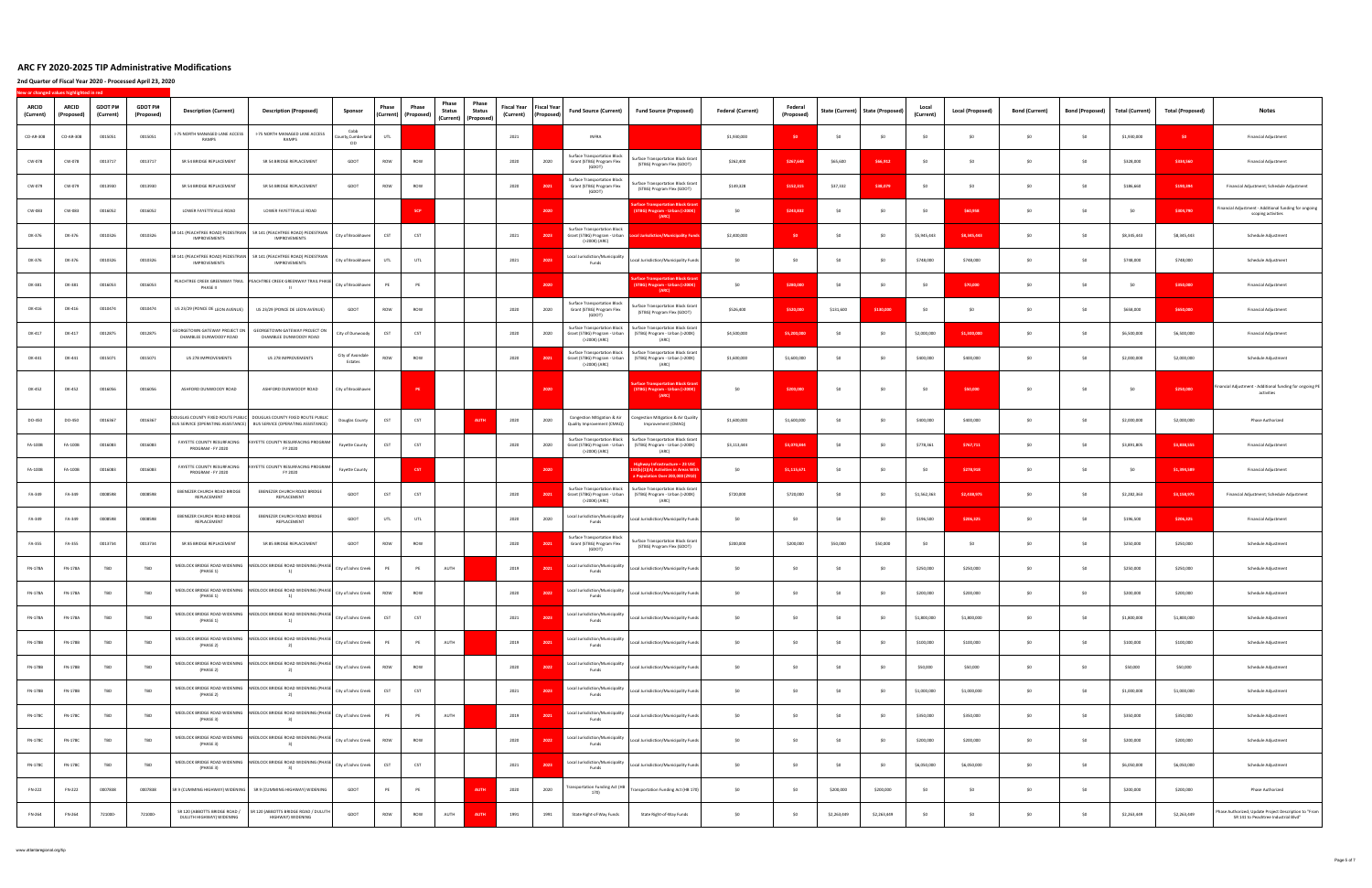| <b>ARCID</b><br>(Current) | ARCID<br>(Proposed | <b>GDOT PI#</b><br>(Current) | <b>GDOT PI#</b><br>(Proposed) | <b>Description (Current)</b><br><b>Description (Proposed)</b>                                                                                                                  | Sponsor                | Phase      | Phase<br>Phase<br>Phase<br><b>Status</b><br><b>Status</b><br>(Current) (Proposed)<br>(Current) (Proposed) | <b>Fiscal Year</b><br>(Current) | <b>Fiscal Year</b><br>(Proposed) | <b>Fund Source (Current)</b>                                                         | <b>Fund Source (Proposed)</b>                                                        | <b>Federal (Current)</b> | Federal<br>(Proposed) | State (Current) | <b>State (Proposed)</b> | Local<br>(Current) | Local (Proposed) | <b>Bond (Current)</b> | <b>Bond (Proposed)</b> | <b>Total (Current)</b> | <b>Total (Proposed)</b> | <b>Notes</b>                                                 |
|---------------------------|--------------------|------------------------------|-------------------------------|--------------------------------------------------------------------------------------------------------------------------------------------------------------------------------|------------------------|------------|-----------------------------------------------------------------------------------------------------------|---------------------------------|----------------------------------|--------------------------------------------------------------------------------------|--------------------------------------------------------------------------------------|--------------------------|-----------------------|-----------------|-------------------------|--------------------|------------------|-----------------------|------------------------|------------------------|-------------------------|--------------------------------------------------------------|
| FN-264                    | FN-264             | 721000-                      | 721000-                       | SR 120 (ABBOTTS BRIDGE ROAD /<br>SR 120 (ABBOTTS BRIDGE ROAD / DULUTH<br>DULUTH HIGHWAY) WIDENING<br>HIGHWAY) WIDENING                                                         | GDOT                   | ROW        | ROW                                                                                                       | 2020                            | 2020                             | <b>Surface Transportation Block</b><br>Grant (STBG) Program Flex<br>(GDOT)           | Surface Transportation Block Grant<br>(STBG) Program Flex (GDOT)                     | \$7,830,786              | \$9,488,000           | \$1,957,696     | \$2,372,000             | SO                 | \$0              | \$0                   | \$0                    | \$9,788,482            | \$11,860,000            | <b>Financial Adjustment</b>                                  |
| FN-265                    | FN-265             | TBD                          | TBD                           | SR 120 (ABBOTTS BRIDGE ROAD)<br>SR 120 (ABBOTTS BRIDGE ROAD) WIDENING City of Johns Creek<br>WIDENING                                                                          |                        | CST        | CST                                                                                                       | 2020                            |                                  | Local Jurisdiction/Municipality<br>Funds                                             | Local Jurisdiction/Municipality Funds                                                | SO <sub>1</sub>          | \$0                   | SO              |                         | \$50,000           | \$50,000         |                       | \$0                    | \$50,000               | \$50,000                | Schedule Adjustment                                          |
| FN-270                    | FN-270             | TBD                          | TBD                           | JONES BRIDGE ROAD WIDENING<br>JONES BRIDGE ROAD WIDENING                                                                                                                       | City of Johns Creek    | PE         | PE                                                                                                        | 2020                            | 2022                             | Local Jurisdiction/Municipality<br>Funds                                             | Local Jurisdiction/Municipality Funds                                                | \$0                      | \$0                   | \$0             | S0                      | \$250,000          | \$250,000        | SO.                   | \$0                    | \$250,000              | \$250,000               | Schedule Adjustment                                          |
| FN-270                    | FN-270             | TBD                          | TBD                           | JONES BRIDGE ROAD WIDENING<br>JONES BRIDGE ROAD WIDENING                                                                                                                       | City of Johns Creek    | ROW        | ROW                                                                                                       | 2021                            | 2023                             | Local Jurisdiction/Municipality<br>Funds                                             | Local Jurisdiction/Municipality Funds                                                | \$O                      | \$0                   | SO.             | S0                      | \$750,000          | \$750,000        | \$O                   | \$0                    | \$750,000              | \$750,000               | Schedule Adjustment                                          |
| FN-270                    | FN-270             | TBD                          | TBD                           | JONES BRIDGE ROAD WIDENING<br>JONES BRIDGE ROAD WIDENING                                                                                                                       | City of Johns Creek    | CST        | CST                                                                                                       | 2022                            | 2024                             | Local Jurisdiction/Municipality<br>Funds                                             | Local Jurisdiction/Municipality Funds                                                | \$0                      | S <sub>0</sub>        | \$0             | S <sub>0</sub>          | \$6,000,000        | \$6,000,000      | SO.                   | \$0                    | \$6,000,000            | \$6,000,000             | Schedule Adjustment                                          |
| <b>FN-288A</b>            | <b>FN-288A</b>     | 0013947                      | 0013947                       | BARNWELL ROAD OPERATIONAL<br>BARNWELL ROAD OPERATIONAL<br>IMPROVEMENTS<br>IMPROVEMENTS                                                                                         | City of Johns Creek    | CST        | CST                                                                                                       | 2020                            | 202                              | <b>Transportation Funding Act (HB</b><br>170)                                        | Transportation Funding Act (HB 170)                                                  | \$0                      | \$0                   | \$1,000,000     | \$1,000,000             | \$0                | \$0              | \$0                   | \$0                    | \$1,000,000            | \$1,000,000             | Schedule Adjustment                                          |
| <b>FN-288A</b>            | <b>FN-288A</b>     | 0013947                      | 0013947                       | BARNWELL ROAD OPERATIONAL<br>BARNWELL ROAD OPERATIONAL<br><b>IMPROVEMENTS</b><br>IMPROVEMENTS                                                                                  | City of Johns Creek    | CST        | CST                                                                                                       | 2020                            | 2021                             | <b>Surface Transportation Block</b><br>Grant (STBG) Program - Urban<br>(>200K) (ARC) | Surface Transportation Block Grant<br>(STBG) Program - Urban (>200K)<br>(ARC)        | \$4,000,000              | \$4,000,000           | SO              | -SO                     | \$1,000,000        | \$1,000,000      | \$0                   | S <sub>0</sub>         | \$5,000,000            | \$5,000,000             | Schedule Adjustment                                          |
| FN-292                    | FN-292             | TBD                          | 0010874                       | BIG CREEK PARKWAY - PHASE II<br>BIG CREEK PARKWAY - PHASE II                                                                                                                   | City of Roswell        | ROW        | ROW                                                                                                       | 2019                            | 2020                             | Local Jurisdiction/Municipality<br>Funds                                             | Local Jurisdiction/Municipality Funds                                                | SO <sub>1</sub>          | \$0                   | \$0             | S0                      | \$15,000,000       | \$15,000,000     | SO.                   | \$0                    | \$15,000,000           | \$15,000,000            | Schedule Adjustment; populate PI                             |
| FN-292                    | FN-292             | TBD                          | 0010874                       | BIG CREEK PARKWAY - PHASE II<br>BIG CREEK PARKWAY - PHASE II                                                                                                                   | City of Roswell        | <b>CST</b> | CST                                                                                                       | 2020                            | 2023                             | Local Jurisdiction/Municipality<br>Funds                                             | Local Jurisdiction/Municipality Funds                                                | - SO                     | SO.                   | SO.             | - SO                    | \$36,293,009       | \$36,293,009     | SO.                   | SO.                    | \$36,293,009           | \$36,293,009            | Schedule Adjustment; populate PI                             |
| FS-235                    | FS-235             | 0012637                      | 0012637                       | NEW HOPE ROAD PEDESTRIAN<br>NEW HOPE ROAD PEDESTRIAN FACILTIIES<br><b>FACILTIIES</b>                                                                                           | <b>Fulton County</b>   | CST        | CST                                                                                                       | 2022                            | 2022                             | Surface Transportation Block<br>Grant (STBG) Program - Urban<br>(>200K) (ARC)        | <b>Surface Transportation Block Grant</b><br>(STBG) Program - Urban (>200K)<br>(ARC) | \$800,000                | \$2,013,633           | SO              | -SO                     | \$2,094,529        | \$503,408        | SO.                   | \$0                    | \$2,894,529            | \$2,517,041             | <b>Financial Adjustment</b>                                  |
| FS-235                    | FS-235             | 0012637                      | 0012637                       | NEW HOPE ROAD PEDESTRIAN<br>NEW HOPE ROAD PEDESTRIAN FACILTIIES<br><b>FACILTIIES</b>                                                                                           | <b>Fulton County</b>   | UTL        | UTL                                                                                                       | 2022                            | 2022                             | Surface Transportation Block<br>Grant (STBG) Program - Urban<br>(>200K) (ARC)        | Surface Transportation Block Grant<br>(STBG) Program - Urban (>200K)<br>(ARC)        | \$80,000                 | \$166,000             | \$0             | S <sub>0</sub>          | \$20,000           | \$41,500         | SO                    | \$0                    | \$100,000              | \$207,500               | <b>Financial Adjustment</b>                                  |
| FS-288                    | FS-288             | 0015624                      | 0015624                       | SR 279 (OLD NATIONAL HIGHWAY)<br>SR 279 (OLD NATIONAL HIGHWAY)<br>SIDEWALKS - PHASE II<br>SIDEWALKS - PHASE II                                                                 | City of South Fulton   | ROW        | ROW                                                                                                       | 2020                            | 2021                             | <b>Surface Transportation Block</b><br>Grant (STBG) Program - Urban<br>(>200K) (ARC) | <b>Surface Transportation Block Grant</b><br>(STBG) Program - Urban (>200K)<br>(ARC) | \$300,000                | \$748,000             | \$0             | S <sub>0</sub>          | \$748,000          | \$187,000        | SO.                   | \$0                    | \$1,048,000            | \$935,000               | Financial Adjustment; Schedule Adjustment                    |
| <b>FS-288</b>             | FS-288             | 0015624                      | 0015624                       | SR 279 (OLD NATIONAL HIGHWAY<br>SR 279 (OLD NATIONAL HIGHWAY)<br>SIDEWALKS - PHASE II<br>SIDEWALKS - PHASE II                                                                  | City of South Fulton   | CST        | CST                                                                                                       | 2021                            | 2022                             | Surface Transportation Block<br>Grant (STBG) Program - Urban<br>(>200K) (ARC)        | Surface Transportation Block Grant<br>(STBG) Program - Urban (>200K)<br>(ARC)        | \$1,588,000              | \$1,588,000           | \$0             | -SO                     | \$1,062,000        | \$1,062,000      | SO.                   | \$0                    | \$2,650,000            | \$2,650,000             | Schedule Adjustment                                          |
| FS-288                    | FS-288             | 0015624                      | 0015624                       | SR 279 (OLD NATIONAL HIGHWAY)<br>SR 279 (OLD NATIONAL HIGHWAY)<br>SIDEWALKS - PHASE II<br>SIDEWALKS - PHASE II                                                                 | City of South Fulton   | UTL        | UTL                                                                                                       | 2021                            | 2022                             | <b>Surface Transportation Block</b><br>Grant (STBG) Program - Urban<br>(>200K) (ARC) | Surface Transportation Block Grant<br>(STBG) Program - Urban (>200K)<br>(ARC)        | \$160,000                | \$160,000             | \$0             | S0                      | \$40,000           | \$40,000         | \$0                   | \$0                    | \$200,000              | \$200,000               | Schedule Adjustment                                          |
| New Project               | FT-003             |                              | 0016975                       | Pilgrim Mill Road Multi Use Trails                                                                                                                                             | Forsyth County         |            |                                                                                                           |                                 |                                  |                                                                                      | <b>Federal Lands Access Progra</b>                                                   | \$0                      | \$313,87              | SO.             | S0                      | SO                 | \$76,128         | SO.                   | \$0                    | -SO                    | \$390,000               | Program new project funded by federal descretionary<br>award |
| New Project               | FT-003             |                              | 0016975                       | Pilgrim Mill Road Multi Use Trails                                                                                                                                             | Forsyth County         |            | <b>ROW</b>                                                                                                |                                 | 2021                             |                                                                                      | <b>Federal Lands Access Progran</b>                                                  | SO                       | \$217,779             | \$0             | S <sub>0</sub>          | \$0                | \$52,821         | SO.                   | SO                     | \$0                    | \$270,600               | Program new project funded by federal descretionary<br>award |
| New Project               | FT-003             |                              | 0016975                       | Pilgrim Mill Road Multi Use Trails                                                                                                                                             | Forsyth County         |            | <b>CST</b>                                                                                                |                                 | 2022                             |                                                                                      | <b>Federal Lands Access Program</b>                                                  | \$0                      | \$1,956,109           | \$0             | SO                      | \$0                | \$801,287        | \$0                   | \$0                    | \$0                    | \$2,757,396             | Program new project funded by federal descretionary<br>award |
| GW-269                    | GW-269             | 0006921                      | 0006921                       | SR 124 (SCENIC HIGHWAY) WIDENING<br>SR 124 (SCENIC HIGHWAY) WIDENING                                                                                                           | GDOT                   |            | PE                                                                                                        |                                 | 2020                             |                                                                                      | ace Transportation Block G<br>STBG) Program - Urban (>20                             | SO                       | \$500,000             | \$0             | \$0                     | \$0                | \$125,000        | \$0                   | \$0                    | \$0                    | \$625,000               | Financial Adjustment to in-progress PE activities            |
| GW-384                    | GW-384             | 0012883                      | 0012883                       | WESTERN GWINNETT BIKEWAY<br>WESTERN GWINNETT BIKEWAY EXTENSION Gwinnett County<br>EXTENSION                                                                                    |                        | CST        | CST                                                                                                       | 2020                            | 2020                             | <b>Transportation Alternatives</b><br>(Section 133(h)) - Urban (>200K)<br>(ARC)      | Fransportation Alternatives (Section<br>133(h)) - Urban (>200K) (ARC)                | \$3,000,000              | \$1,898,000           | \$0             | S0                      | \$10,198,755       | \$8,198,755      | SO.                   | \$O                    | \$13,198,755           | \$10,096,755            | <b>Financial Adjustment</b>                                  |
| GW-384                    | GW-384             | 0012883                      | 0012883                       | WESTERN GWINNETT BIKEWAY<br>WESTERN GWINNETT BIKEWAY EXTENSION Gwinnett County<br><b>EXTENSION</b>                                                                             |                        |            | <b>CST</b>                                                                                                |                                 | 2020                             |                                                                                      | urface Transportation Block Gra<br>(STBG) Program - Urban (>200K)<br>(ARC)           | \$0                      | \$3,102,000           | \$0             | SO                      | \$0                | \$775,500        | \$0                   | 50                     | \$0                    | \$3,877,500             | <b>Financial Adjustment</b>                                  |
| GW-385                    | GW-385             | 0012884                      | 0012884                       | NORCROSS TO LILBURN MULTIUSE TRAIL NORCROSS TO LILBURN MULTIUSE TRAIL                                                                                                          | <b>Gwinnett County</b> | CST        | <b>CST</b>                                                                                                | 2021                            | 2021                             | Surface Transportation Block<br>Grant (STBG) Program - Urban<br>(>200K) (ARC)        | Surface Transportation Block Grant<br>(STBG) Program - Urban (>200K)<br>(ARC)        | \$2,166,286              | \$3,666,286           | \$0             | \$0                     | \$541,572          | \$916,572        | \$0                   | \$0                    | \$2,707,858            | \$4,582,858             | <b>Financial Adjustment</b>                                  |
| GW-402                    | GW-402             | 0014160                      | 0014160                       | ROGERS BRIDGE CONNECTION<br>ROGERS BRIDGE CONNECTION                                                                                                                           | City of Duluth         | CST        | <b>CST</b>                                                                                                |                                 | 2020                             |                                                                                      | <b>face Transportation Block Gra</b><br>(STBG) Program - Urban (>200K<br>(ARC)       | \$0                      | \$652,168             | \$0             | \$0                     | \$0                | \$163,042        | \$0                   | \$0                    | SO                     | \$815,210               | Financial adjustment                                         |
| GW-408                    | GW-408             | 0015088                      | 0015088                       | MORENO STREET BICYCLE/PEDESTRIAN MORENO STREET BICYCLE/PEDESTRIAN<br>IMPROVEMENTS<br>IMPROVEMENTS                                                                              | City of Buford         | ROW        | ROW                                                                                                       | 2020                            | 2020                             | Local Jurisdiction/Municipality<br>Funds                                             | Local Jurisdiction/Municipality Funds                                                | \$0                      | S <sub>0</sub>        | \$0             | SO                      | \$172,441          | \$360,000        | \$0                   | \$0                    | \$172,441              | \$360,000               | <b>Financial Adjustment</b>                                  |
| GW-408                    | GW-408             | 0015088                      | 0015088                       | MORENO STREET BICYCLE/PEDESTRIAN MORENO STREET BICYCLE/PEDESTRIAN<br><b>IMPROVEMENTS</b><br>IMPROVEMENTS                                                                       | City of Buford         | <b>CST</b> | <b>CST</b>                                                                                                | 2022                            | 2022                             | Local Jurisdiction/Municipality<br>Funds                                             | Local Jurisdiction/Municipality Funds                                                | \$0                      | SO                    | \$0             | \$0                     | \$6,605,662        | \$2,605,662      | \$0                   | \$0                    | \$6,605,662            | \$2,605,662             | <b>Financial Adjustment</b>                                  |
| GW-413                    | GW-413             | 0016068                      | 0016068                       | PEACHTREE INDUSTRIAL BOULEVARD -<br>PEACHTREE INDUSTRIAL BOULEVARD -<br>SMART CORRIDOR IMPROVEMENTS<br>SMART CORRIDOR IMPROVEMENTS                                             | <b>Gwinnett County</b> | CST        | CST<br><b>AUTH</b>                                                                                        | 2020                            | 2020                             | <b>Surface Transportation Block</b><br>Grant (STBG) Program - Urban<br>(>200K) (ARC) | Surface Transportation Block Grant<br>(STBG) Program - Urban (>200K)<br>(ARC)        | \$2,117,320              | \$2,117,320           | \$0             | S <sub>0</sub>          | \$529,330          | \$529,330        | \$0                   | \$0                    | \$2,646,650            | \$2,646,650             | Phase Authorized                                             |
| GW-416                    | GW-416             | 0016368                      | 0016368                       | <b>GWINNETT TRANSIT SERVICE</b><br><b>GWINNETT TRANSIT SERVICE</b><br><b>ENHANCEMENT (OPERATING</b><br>NHANCEMENT (OPERATING ASSISTANCE) -<br>ASSISTANCE) - PHASE 1<br>PHASE 1 | <b>Gwinnett County</b> | CST        | CST<br><b>AUTH</b>                                                                                        | 2020                            | 2020                             | Congestion Mitigation & Air<br>Quality Improvement (CMAQ)                            | <b>Congestion Mitigation &amp; Air Quality</b><br>Improvement (CMAQ)                 | \$1,344,000              | \$1,344,000           | \$0             | \$0                     | \$336,000          | \$336,000        | \$0                   | \$0                    | \$1,680,000            | \$1,680,000             | Phase Authorized                                             |
| GW-417                    | GW-417             | 0016369                      | 0016369                       | <b>GWINNETT TRANSIT SERVICE</b><br><b>GWINNETT TRANSIT SERVICE</b><br><b>ENHANCEMENT (OPERATING</b><br>HANCEMENT (OPERATING ASSISTANCE) -<br>ASSISTANCE) - PHASE 2<br>PHASE 2  | <b>Gwinnett County</b> | CST        | CST<br><b>AUTH</b>                                                                                        | 2020                            | 2020                             | Congestion Mitigation & Air<br>Quality Improvement (CMAQ)                            | Congestion Mitigation & Air Quality<br>Improvement (CMAQ)                            | \$856,000                | \$856,000             | \$0             | \$0                     | \$214,000          | \$214,000        | \$0                   | \$0                    | \$1,070,000            | \$1,070,000             | Phase Authorized                                             |
| <b>HE-005</b>             | HE-005             | 0015089                      | 0015089                       | SR 81 WIDENING<br>SR 81 WIDENING                                                                                                                                               | Henry County           | ROW        | ROW                                                                                                       | 2020                            | 2022                             | <b>Surface Transportation Block</b><br>Grant (STBG) Program - Urban<br>(>200K) (ARC) | <b>Surface Transportation Block Grant</b><br>(STBG) Program - Urban (>200K)<br>(ARC) | \$6,000,000              | \$6,000,000           | SO              | S <sub>0</sub>          | \$8,829,000        | \$8,829,000      | \$0                   | \$0                    | \$14,829,000           | \$14,829,000            | Schedule Adjustment                                          |